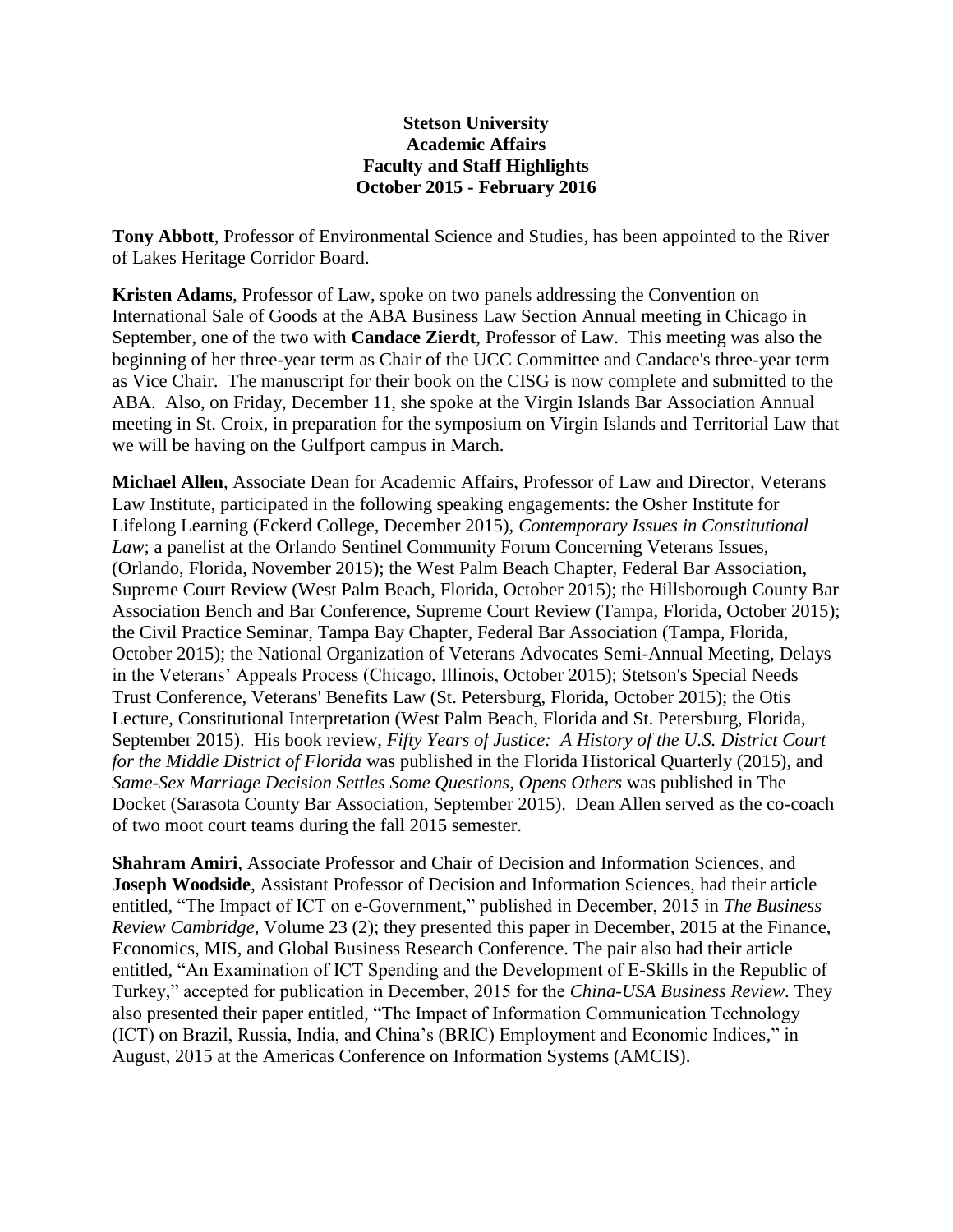**Shahram Amiri**, Associate Professor and Chair of Decision and Information Sciences, **Fred Augustine**, Professor of Information Systems, **Michael Bitter**, Rinker Distinguished Professor of Accounting, **Monica Jeancola**, Assistant Professor of Accounting, and **Joseph Woodside**, Assistant Professor of Decision and Information Sciences, presented their paper "Accounting Analytics: Interdisciplinary Curriculum" in October, 2015 at the Symposium on International & Interdisciplinary Business Research.

**Wendy Anderson**, Professor of Environmental Science, will be a plenary speaker in February at The Art of Sustainability conference in Palm Bay at the East Florida State College campus. Her talk is entitled "Art and the Environment: The Power of Experience to Shape our Beliefs and Actions."

**William Andrews**, Associate Professor of Management, and **Lou Paris**, Visiting Lecturer in Management, developed and delivered a program for the Management Center of Innsbruck that included taking a group of Austrian undergraduate and graduate business students to Cuba. The purpose of the trip was to explore entrepreneurial opportunities in Cuba.

**Robert Askew**, Assistant Professor of Psychology, co-presented at the International Society for Quality of Life Research 22<sup>nd</sup> Annual Conference in Vancouver, Canada, Oct 21-24. The title of his Podium Presentation was "Development of the PROMIS Nociceptive Pain Scale." Dr. Askew also co-presented at the American Congress of Rehabilitation Medicine 92<sup>nd</sup> Annual Conference in Dallas, TX, Oct 25-30. The title of his Podium Presentation was "Reduced Functional and Quality of Life Outcomes Associated with Delays in Evaluation for Acute Rehabilitation Services." He has had several papers published and accepted for publication: Kim J, Chung H, Askew RL, Park R, Jones SM, Cook KF, Amtmann D. "Translating CESD-20 and PHQ-9 Scores to PROMIS-Depression," *Assessment*. 2015 Sep. 30; Sangha RS, Caprio FZ, Askew RL, Corado C, Bernstein R, Curran Y, Ruff I, Cella D, Naidech AM, Prabhakaran S. "Quality of Life in Patients with Trans-ischemic Attack and Minor Ischemic Stroke," *Neurology*. 2015 Nov 4; Smith SM, Amtmann D, Askew RL, Gewandter JS, Hunsinger M, Jensen MP, McDermott MP, Patel KV, Williams M, Bacci ED, Burke LB, Chambers CT, Cooper SA, Cowan P, Desjardins P, Etropolski M, Farrar JT, Gilron I, Huang I, Katz M, Kerns RD, Kopecky EA, Rappaport BA, Resnick M, Stoker M, Strand V, Vanhove GF, Veasley C, Versavel M, Wasan AD, Turk DC, Dworkin RH. "Pain Intensity Rating Training: Results from an Exploratory Study of the ACTTION PROTECCT System," *Pain*. In press; Hafner BJ, Askew RL. "Physical Performance and Self-report Outcomes Associated with Use of Passive, Adaptive, and Active Prosthetic Knees in Persons with Unilateral, Transfemoral Amputation: A Randomized Crossover Trial," *Journal of Rehabilitation Research and Development*. In press.

**Bill Ball**, Visiting Associate Professor of Political Science, and **Tandy Grubbs**, Professor of Chemistry, in collaboration with the duPont-Ball Library, are teaching Stetson's first semesterlong course on *3D Printing and Rapid Prototyping* during spring semester. The class, listed as a School of Business Administration entrepreneurship course, includes students from a wide variety of majors. The class is an innovative interdisciplinary experiential learning opportunity for our students.

**James Beasley**, Professor of Management, and **John Tichenor**, Associate Professor and Chair of Management, co-produced Stetson's first intercollegiate case competition in April, 2015. The Florida Regional Business Ethics Case Competition involved 13 teams from five universities—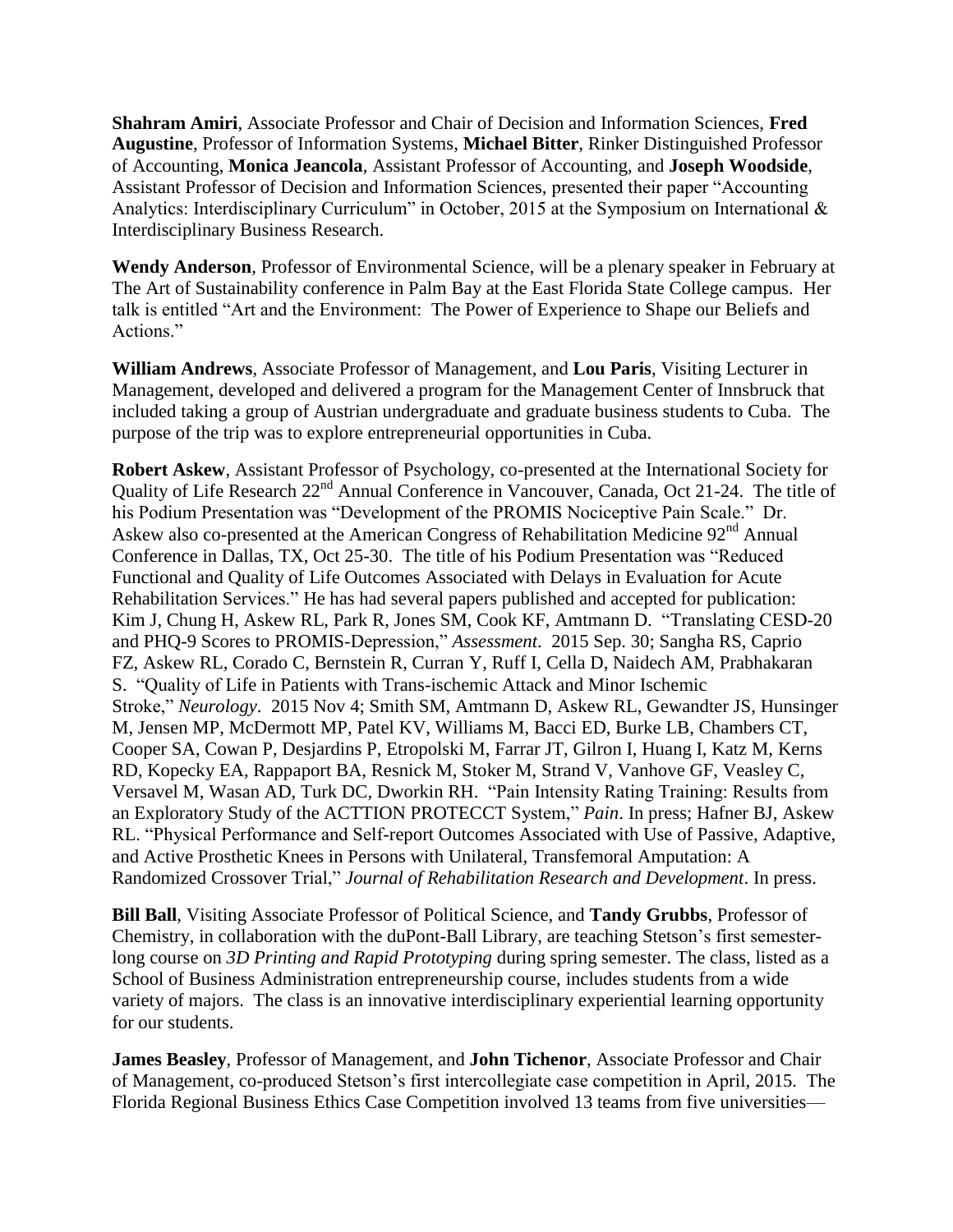University of Florida, Florida Southern College, University of Tampa, Jacksonville University, and Stetson. The teams presented analyses of a case on "Executive Compensation: Just Desserts or Undeserved Treasure." The Stetson team of Emma Campbell and David Sawyer were first place winners. The pair also presented the case, "Just One More Penny Per Pound? A Case Study of Publix Supermarkets and the Coalition of Immokalee Farmworkers' Fair Food Program" at the 2015 North American Case Research Association Annual Meeting (NACRA) in Orlando Florida on October 8-10, 2015 and authored a Business Ethics Case, "Executive Compensation: Just Desserts or Undeserved Treasure," that was used in an intra-collegiate case competition at the University of Florida in Spring semester, 2015.

**Cindy Bennington**, Professor of Biology, and **Karen Cole**, Director of the Gillespie Museum, were named co-editors of a special edition of *The Southeastern Naturalist* entitled *Conservation, Restoration and Education: In situ natural history education.* Based on abstracts submitted in June, Drs. Cole and Bennington invited sixteen lead authors and their coauthors to submit manuscripts for the edition. The review process began in mid-September.

**Jason Bent**, Associate Professor of Law, is serving as Chair of the Labor Relations & Employment Law section at AALS.

**Mike Bitter**, Rinker Distinguished Professor of Accounting, reviewed manuscripts for *The Accounting Educators' Journal* and *The New Accountant* in October and November, 2015, respectively. He was also re-elected as Treasurer, a Board Member, and a member of the Executive Committee of the Stetson Business School Foundation, Inc.

**David Bjella,** Professor of Music, started his 16th season as co-principal cellist of the IRIS Orchestra in Memphis, Tennessee. This unique orchestra brings artists from around the world for four days of rehearsals and concerts six times a year with soloists such as Emanuel Ax, Yo-Yo Ma, and Joshua Bell. In November, Professor Bjella was a judge for the District FOA Solo and Ensemble in Brevard County. In January of 2016, he will lead a cello sectional for the 11/12 All-State Symphony Orchestra. In the same month, Bjella will be hosting a renowned guest artist from the Shepherd School of Music at Rice University in Houston, Norman Fischer. Professor Fischer will be giving a two-hour masterclass for Stetson cellists in Elizabeth Hall.

**Kristie Born,** Visiting Assistant Professor and Coordinator of Accompanying, and **Marja Kerney,** Adjunct Professor of Music, with another pianist and percussionist form Ensemble P4, performed recitals of new works, many of them written specifically for the ensemble on January 22nd at 7:30 in Lee chapel, on January 30th at the Daytona News-Journal center, and on February 13th at UCF.

**Isabel Botero**, Assistant Professor of Family Enterprise and Entrepreneurship, published two scholarly articles: Botero, I.C., Gomez-Betancourt, G., Betancourt-Ramirez, J. B., & Lopez-Vergara, M. P. (2015) Family Protocols as Governance Tools: "Understanding Why and How Family Protocols Are Important in Family Firms," *Journal of Family Business Management*, 5(2), 218-237; and López-Vergara, M. P., & Botero, I. C. (2015). "The Role of Noneconomic Goals for Psychological Ownership in Family Firms," *European Journal of International Management*, 9(2), 201-220.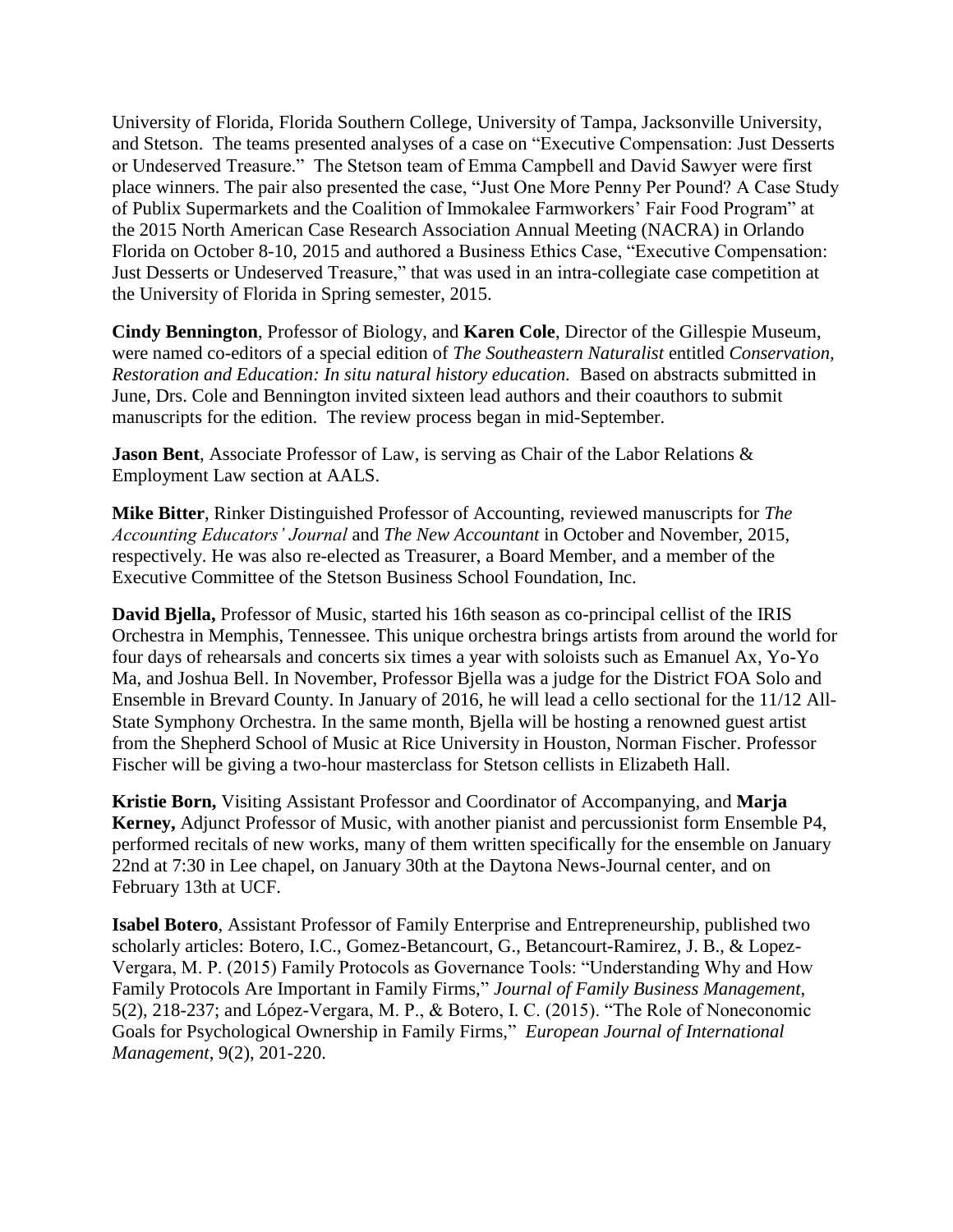**Isabel Botero**, Assistant Professor of Family Enterprise and Entrepreneurship, and **Ram Subramanian**, Professor of Leadership, participated in Successful Transgenerational Entrepreneurship Practices (STEP) Latin American Academic Meeting hosted by Stetson University in Celebration, Florida, October 26 - 27, 2015.

**Brooke J. Bowman**, Professor of Legal Skills, Associate Director for the Center of Excellence in Advocacy, and Moot Court Advisor, was the Competition Director of the 8th Annual National Pretrial Competition. She was the Co-Editor, with colleague Professor Jason Palmer, for *The International Lawyer: Year-in-Review* (yearly publication of the ABA Section on International Law), and she was a panelist on "Why I Give: Alumni-Donors Share Insights and Inspiration," at the American Association of American Law Schools 110th Annual Meeting, New York, New York, on January 9, 2016.

**Vince Brenner**, David M. Beights Professor of Accounting, and **Monica Jeancol**a, Assistant Professor of Accounting, presented a paper "Managing Reported Operating Cash Flow: IFRS Opportunities" at the 2015 Annual Conference of the Academy of Business Disciplines last November.

**Tammy Briant**, Director for Student Life, will be published in the *2016 Knowledge Communities Publication* released yearly by NASPA, the leading association for the advancement, health, and sustainability of the student affairs profession. Tammy's article calls for higher education professionals to address special considerations of graduate and professional students while creating Title IX policies and procedures.

**Valrie Chambers**, Associate Professor of Accounting and Tax, and **Jud Stryker**, Eugene M. Lynn Professor, participated in a panel discussion (with Dr. Betty Thorne) of identity theft at the 2015 Annual Conference of the Academy of Business Disciplines last November. The two, along with **Betty Thorne**, Professor of Decision and Information Sciences, and **Jay Stryker**, Adjunct in Decision and Information Sciences, also presented their paper "Identity Theft: How Concerned Are College Students?" at the conference.

**Dione Chandler**, Adjunct Professor of Music (Oboe), held master classes at Florida Southwestern State College's Double Reed Fest in Fort Myers in October 2015; at Fort Myers High School in November, and at DeLand High School and Spruce Creek High School in December. Dr. Chandler gave a faculty recital in Lee Chapel in September; joined the Reflections Chamber Ensemble reed trio for performances in Tampa (October), Lakeland (November), and St. Petersburg (January); and continues to play oboe for the Southwest Florida Symphony and the Florida Orchestra. Here at Stetson, Dr. Chandler hosted Dr. Galit Kaunitz from the University of Southern Mississippi in November for a gust artist master class and recital in November and collaborated with **Gabriel Bergeron-Langlois**, Adjunct Professor of Music (Bassoon), to host Double Reed Day in January. Dr. Chandler continues to be active on the College Music Society's committee on Academic Affairs.

**Dengke Chen**, Assistant Professor of Digital Arts, presented *Aniramic* at The Ingenuity Festival, an event that brings together people from art, music and technology circles in the Cleveland, OH, area in September. Mr. Chen was an invited speaker at the Hunan International Art Fair in China in December. While there, he also showed the program from this year's Golden Orchid, a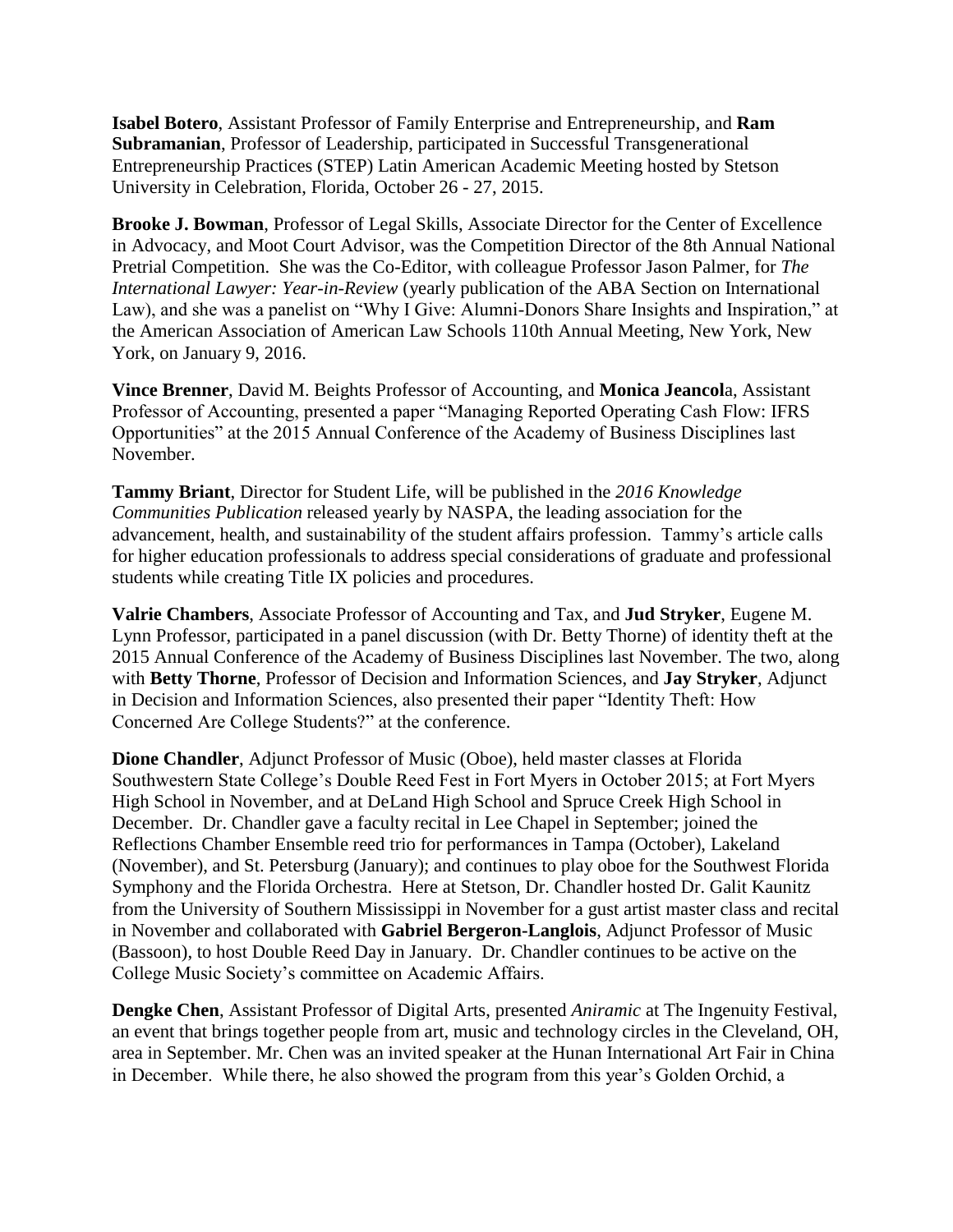festival of video and animation that he curates, and showcased his own artwork through a small exhibition.

**Jane Christeson**, Professor of Music, **Douglas Phillips,** Assistant Professor of Music and Director of Bands, **Michael Rickman**, Professor of Music, and **David Schmidt**, Associate Professor of Music, presented a *Memorial Concert for Dr. Bobby Adams* in October in Lee Chapel and again at Doctor Phillips High School in Orlando.

**Yves-Antoine Clemmen**, Professor and Chair of World Languages and Cultures, co-edited with Margit Grieb and Will Lehman the book entitled, *Contemporary Approaches to World Languages and Cultures. Selected Proceedings of the 21st Southeast Conference on Foreign Languages, Literatures, and Film* (Boca Raton: Brown Walker Press, 2015). Dr. Clemmen also contributed an article entitled, "Claude Simon, Author and Photographer: The Object of Exhibition in Question," (pp. 119-128) to this volume.

**Paul Croce**, Professor of American Studies, presented a paper, "Developmental Biography and the Pluralistic Empiricism of William James," at the Society for U.S. Intellectual History conference in Washington, DC, in October. Dr. Croce also presented a paper, "Lifting the Liberal Veil on US Support for Israel," at the international American Studies Association conference in Toronto, Canada. He has additionally published "The Top Seven Reasons to Consider Early Life When Evaluating Thinkers and Their Thoughts," *Society for US Intellectual History Blog*, October 2015, [http://s-usih.org/2015/10/development-biography-or-the-top-seven](https://email.ad.stetson.edu/owa/redir.aspx?C=wqC2B_2kwkiLB9CGSEieIvnOC0vfHdMIGUjrB1yL-XU8ztKuTmyJfB1M4Nb0UAwVQ7b9nN9SJec.&URL=http%3a%2f%2fs-usih.org%2f2015%2f10%2fdevelopment-biography-or-the-top-seven-reasons-to-consider-early-life-when-evaluating-thinkers-and-their-thoughts.html)[reasons-to-consider-early-life-when-evaluating-thinkers-and-their-thoughts.html.](https://email.ad.stetson.edu/owa/redir.aspx?C=wqC2B_2kwkiLB9CGSEieIvnOC0vfHdMIGUjrB1yL-XU8ztKuTmyJfB1M4Nb0UAwVQ7b9nN9SJec.&URL=http%3a%2f%2fs-usih.org%2f2015%2f10%2fdevelopment-biography-or-the-top-seven-reasons-to-consider-early-life-when-evaluating-thinkers-and-their-thoughts.html) His article "Should We Really Turn College Education over to the Free Market?" will appear in *History News Network* in January.

**Joel Davis**, Professor of English, published an article "The Sidney's and Political Theory, 1500- 1700" in *The Ashgate Research Guide to the Sidneys*.

**Andrew Dehnart**, Visiting Assistant Professor of Communication and Media Studies and Director of the Journalism Program, hosted three exceptional writers and journalists who focus on the arts: Pulitzer Prize-winning critic Wesley Morris from *Grantland*, who had just been hired by the *New York Times* as critic-at-large; the *Boston Globe* music and television critic Sarah Rodman, who is a board member of the Television Critics Association; and *TV Guide Magazine* senior writer Damian Holbrook, who is also on the TCA board. The three visited classes, met with students, and discussed writing, journalism, and careers in arts criticism during a panel discussion moderated by Dehnart, whose writing and journalism focuses on television. Dehnart also presented two sessions, "Tools to Increase Your Social Media Following" and "How to Pitch Your Way into Magazines and More," and was on a panel called "The Business of Freelancing" at the National College Media Convention in Austin, TX, Oct. 28-Nov. 1.

**Leigh DeLorenzi** co-published an article in an edited collection: Paladino, D. and DeLorenzi, L. (2015). "Counseling with older adolescents." In Smith-Adcock, S. L. (Ed), *Counseling Children and Adolescents.* Thousand Oaks, CA: Sage Publications.

**Leigh DeLorenzi**, Assistant Professor of Counselor Education, **Leila Roach**, Associate Professor and Chair of Counselor Education, and **Page Thanasiu**, Assistant Professor of Counselor Education, made a roundtable presentation at the Association for Counselor Education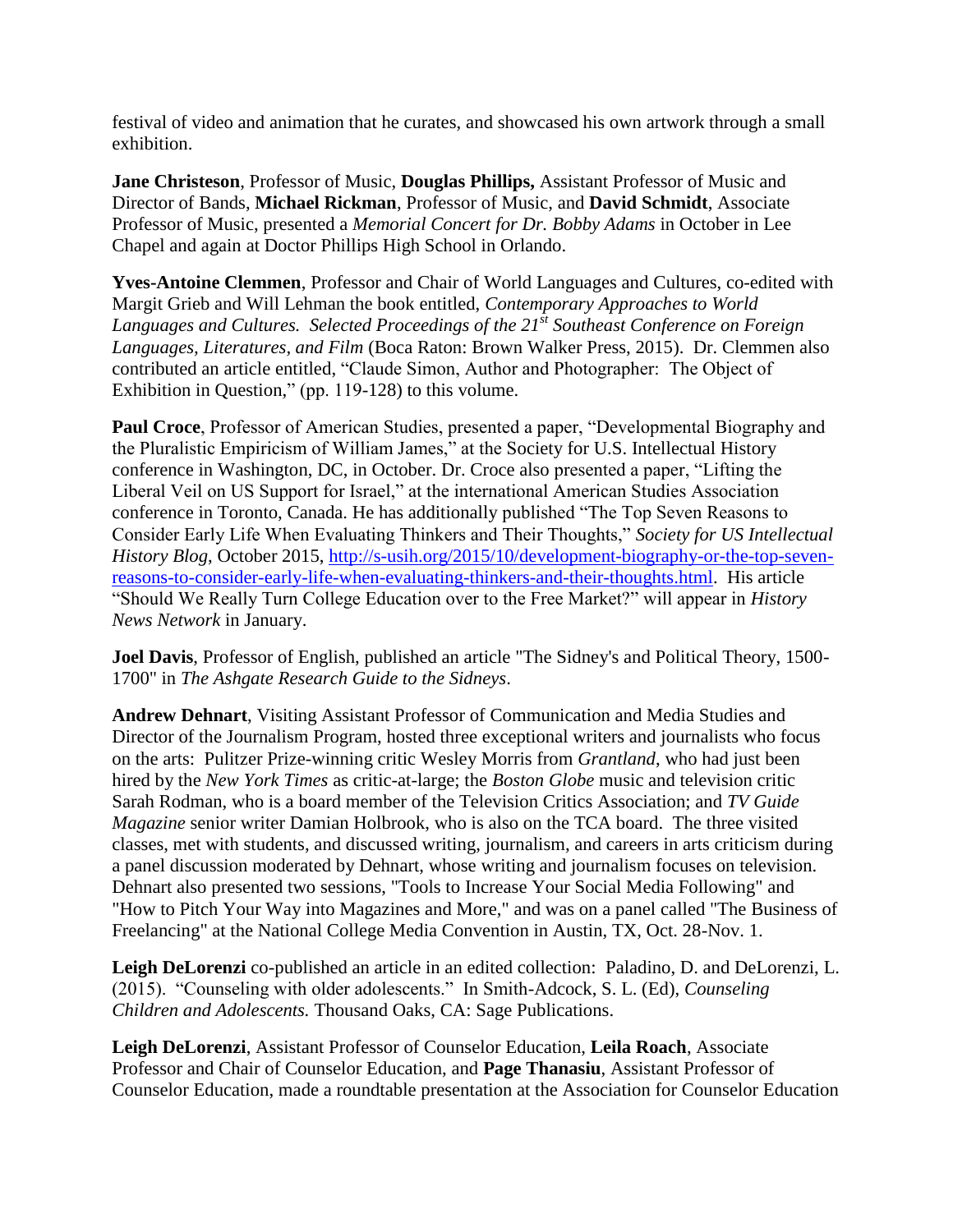and Supervision National Leadership Conference in Philadelphia, PA, in October: *The ABC's of Treating Childhood Trauma*.

**Michelle DeMoss**, Associate Professor of Marketing, incorporated into her Social Marketing: "Making a Positive Difference" course social marketing plans for Volusia County's Environmental Management Division focused on the County's tree planting initiative and volunteer and educational programs. Dr. DeMoss also attended Marketing Next Expo event with seven marketing students who received grant money to participate in various workshops led by industry leaders in the area.

**Michelle DeMoss**, Associate Professor of Marketing, and **Benjamin Goss**, Associate Professor and Director of Sport Business, coauthored a case study with entitled, "Linda Construction Company's Decision on Expanding Its Product Mix". The case was published in Vol. 33., No. 2 of the *Journal of Case Studies*, a publication of the Society for Case Research.

**Aaron Distler**, Associate Director of Academic Success & Accessibility, and **Rebecca Stone**, LMHC, Outreach Coordinator and Mental Health Counselor, presented a paper entitled, "Emotional Support Animals: Understanding the Law and Implementing a Policy," at the October 2015 meeting of the American College Counseling Association (ACCA) in Louisville, Kentucky.

**Joshua Eckroth**, Assistant Professor of Computer Science, has two publications appearing early in 2016. "Teaching Big Data with a Virtual Cluster" will be published in *SIGCSE* and "Foundations of a Cross-Disciplinary Pedagogy for Big Data" was published in the *Journal of Computing Sciences in Colleges* 31(3), pp. 110-118 (2016).

**Jason Evans**, Assistant Professor of Environmental Science and Studies, and **Clay Henderson**, Executive Director of the Institute for Water and Environmental Resilience, represented Stetson at the SE Florida Regional Climate Leadership Summit in Key West, FL, in December. Dr. Evans gave a presentation, "A Deep Dive into Modeling the Future," and Mr. Henderson networked on behalf of the Institute for Water and Environmental Resilience.

**Tom Farrell**, Professor of English, presented "Internally Persuasive Latin in *Piers Plowman* B" at the Southeastern Medieval Association conference in Little Rock, AR, in October. At the business luncheon that concluded the conference, he became President of the Association.

**Roberta Favis**, Professor Emerita of Art History, will have her essay on Oscar Bluemner's letter to Arthur Dove published in *Pen to Paper: Artists' Handwritten Letters from the Smithsonian's Archives of American Art*. The book will be published by Princeton Architectural Press in May 2016.

**Christopher Ferguson**, Associate Professor of Psychology, made multiple media appearances, mainly related to recent mass shootings and other acts of gun violence, but also regarding video game effects. These media appearances included television (Fox 35, BBC Horizons), radio (Canadian Broadcasting Channel, multiple local AM talk-radio stations), and print (e.g. Yahoo News, Christian Science Monitor, Huffington Post). He also had two papers published in two of the leading journals in his field: "Do angry birds make for angry children? A meta-analysis of video game Influences on children's and adolescents' aggression, mental health, prosocial behavior and academic performance," *Perspectives on Psychological Science,* 10, 646-666; and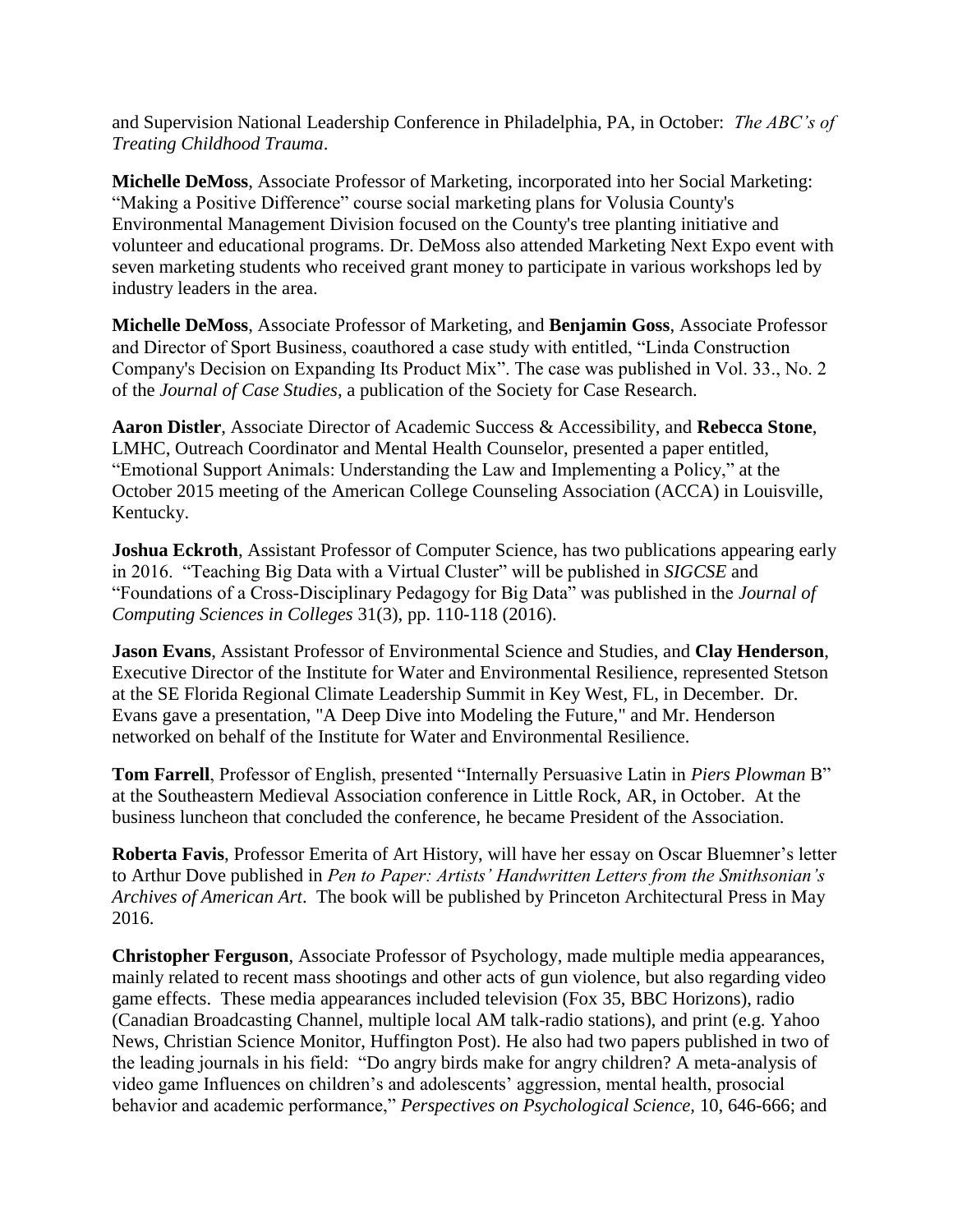"Everybody knows psychology is not a real science: Public perceptions of psychology and how we can improve our relationship with policymakers, the scientific community, and the general public," *American Psychologist,* 70, 527-542, as well as an article published in the *Chronicle of Higher Education* examining the issue of representations of female characters in video games: "Video-game heroines can kick sexism's butt," *Chronicle of Higher Education,* December 11, 2015, B14-15*.*

**Michael Finch**, Professor of Law and Director, Academic Success, has been serving as interim director of the Academic Success Program. His main charge from the Dean was to better prepare our graduates for the bar exam and so improve their success. Professor Finch, together with Bar Preparation director, Michael Pierce, has added or revised course offerings so that thirdyear students engage in the type of active learning that best improves students' performance. Students now write essays and answer questions at each class meeting, after which the instructors review, grade, and return each student's work. According to Professor Finch, Stetson's approach now offers students an opportunity to write and receive individual assessment that is as rigorous as any offered by other Florida and American law schools.

**Peter Fitzgerald**, Professor of Law, gave a talk on "Animals, Trade, and International Dispute Resolution: Animal Welfare Meets International Economic Law" at the ASIL and AALS Workshop on International Law and Wildlife Well-Being, GWU Law School, Washington D.C., November 2015.

**Jennifer Foo,** Professor of Finance, attended the Current Economic and Social Topics (CEST) International Colloquium Conference, Dec 16-18, 2015 in Lodz and Warsaw, Poland and presented the paper "*Comparative Investment Performance of Pension Funds."* She was also invited to make a presentation "Globalization and 21st century Economic Superpowers: Europe, US and Japan versus the Rise of China" at the University of Szczecin, Szczecin, Poland, Dec 19, 2015.

**Mayhill Fowler**, Assistant Professor of History, presented a paper at the Association of Jewish Studies conference in Boston, MA, in December, entitled "Jews, Soviets, Ukrainians: Backstage at the Yiddish Theaters of Soviet Ukraine." She was the Academic Organizer and discussant for the Danyliw Seminar in Ukrainian Studies in Ottawa, Canada, in October. Dr. Fowler also was an invited speaker at the Roundtable on Culture and Politics at the International Symposium sponsored by Oxford University in Lviv, Ukraine, in September. She presented "Urban Legacies: Culture-in-Practice and Public Policies in East-Central Europe." Further, an edited collection to which Dr. Fowler contributed a chapter won an award; *Staging the Ukrainian Theatrical Avant-Garde of the 1920s and 1920s*, a catalogue for an exhibition at the Ukrainian Museum in New York City in February 2015, won the College Art Association Alfred H. Barr, Jr. Award for 2015 for the best exhibition catalogue.

**Roy Gardner**, Professor of Law and Director of the Institute for Biodiversity Law and Policy, was reappointed Chair of the Ramsar Convention's scientific advisory body for 2016-2018. In November, he spoke at the United Nations in New York at the closing ceremony of the UN Secretary General's Advisory Body on Water and Sanitation, which included King Willem Alexander of the Netherlands and Crown Prince Naruhito of Japan. He and Erin Okuno, the Foreman Biodiversity Fellow, will be co-teaching a seminar this spring at the USF Honors College as part of the Stetson-USF 3+3 program.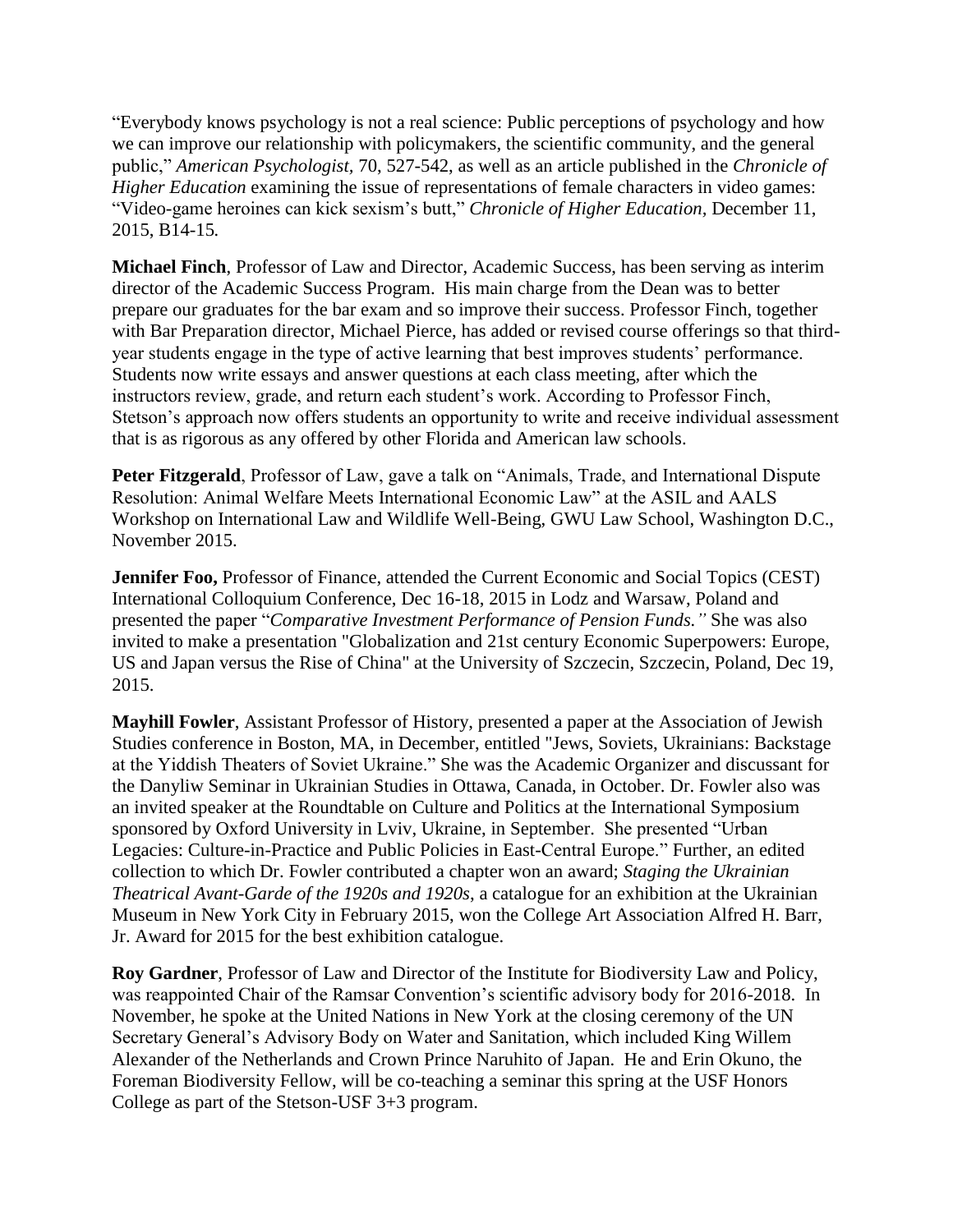**Melissa Gibbs** and **Kirsten Work**, both Professors of Biology, completed their Blue Spring Minimum Flow and Level survey and submitted their report on the ecological health of Blue Spring to the St. Johns River Water Management District on December 31.

**Deborah Goldring,** Assistant Professor of Marketing, presented at three conferences: "Why Should I Buy Your Brand? A Systematic Review of the Literature on Brand Value Proposition" and "Pathways for 21st Century Learners: Integrating Industry-Based Certifications into the Curriculum" at the Society for Marketing Advances Annual Conference; "Wood Box Crafts: Will Global Competition Open or Close the Company?" at the North American Case Research Association Annual Conference and an encyclopedia acceptance; and "Reputation Orientation" for The SAGE Encyclopedia of Corporate Reputation.

**Lindsey Graves,** Assistant Director for Interfaith Initiatives, presented "Connecting and Building Peaceful Communities through Meditation" to The Parliament of the World's Religions in October 2015.

**Kristin Gregory**, Assistant Director of First Year and Transition Programs, published "Is Orientation Ever Over?: A Culture of Continuing Support" in *The Student Affairs Collective*.

**Kristin Gregory**, Assistant Director of First Year and Transition Programs, and **Tanner Vickers**, Associate Director of Student Development and Campus Vibrancy, presented "Orientation as Initiation: Infusing Spirit into Transition" at the National Orientation Directors Association in October 2015.

**Savannah-Jane Griffin**, Director of Community Engagement and Inclusive Excellence, was reappointed to the Bonner National Fellows Program.

**Savannah-Jane Griffin**, Director of Community Engagement and Inclusive Excellence, **Rajni Shankar-Brown**, Associate Professor of Education, and **Amber Finnicum-Simmons**, class of 2016, presented "Student Affairs and Academic Affairs: Strategies for Building a Culture and Infrastructure for Engagement" at the Florida Campus Compact meeting in November 2015.

**Tandy Grubbs**, Professor of Chemistry, and **Susan Ryan**, Betty Drees Johnson Dean of the duPont-Ball Library & Learning Technologies, presented a webinar, "Beyond MakerSpaces: Integrating 3D Printing into the Curriculum," for the Tampa Bay Library Consortium in November. **Grubbs** and **Ryan** also published an article, "Strategic Management of Emerging Technologies in Academic Libraries," in *Strategic Library* in October.

**Laura Gunn**, Associate Professor of Integrative Health Science, published an article: Woodhouse, L.D., Livingood, W.C., Toal, R., Keene, D., Hines, R., Tedders, S., Charles, S., Lawrence, R., Gunn, L.H., Williams, N., and Kellum, A. (2015). "Evaluation of Diverse Community Asthma Interventions: Balancing Health Outcomes with Developing Community Capacity for Evidence-Based Program Measurement." *Population Health Management*. 18(5): 342-50.

**Cynthia Hawkins DeBose**, Professor of Law, published a book, *Mastering Adoption Law & Policy* (Carolina Academic Press, 2015). She also published an article entitled, "Russian Adoption Ban," in the *Journal of American Academy of Matrimonial Lawyers* (Fall 2015). A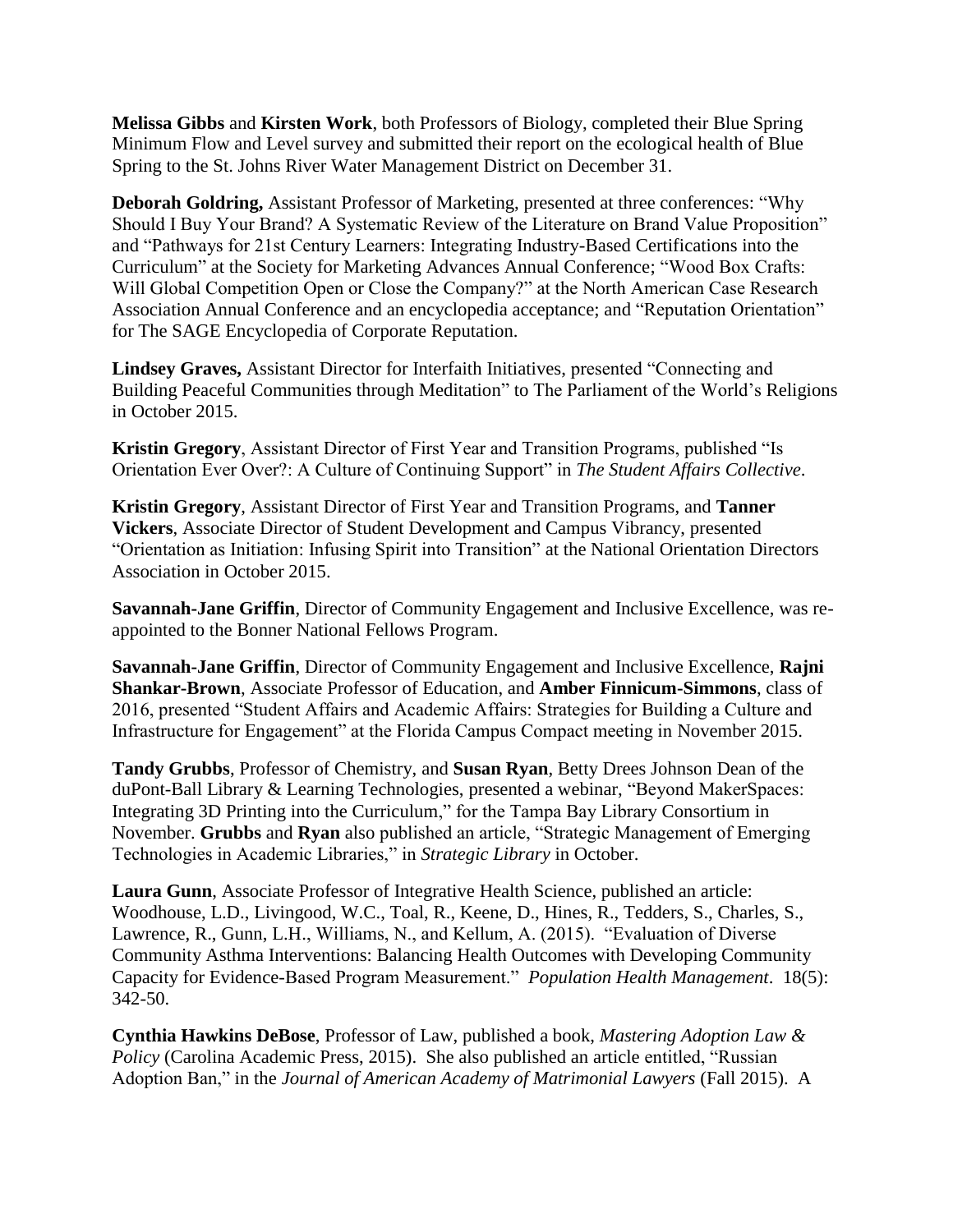book chapter entitled, "Griswold Commentary," in *Feminist Judgments*, is forthcoming by Oxford University Press in 2016.

**Carol Henderson**, Professor of Law, was notified in September that she received a \$400,000 grant from the Bureau of Justice Assistance (BJA). She is the Principal Investigator for the project "Crime Scene to Courtroom Forensics for Capitol Litigators." Stetson will be producing eight webinars and two in-person training sessions with 75 attendees in each in-person training. In October, she was invited to serve as a member of the National Judicial College's Scientific Evidence Course faculty. Also in October, she made a presentation to the International Association of Chiefs of Police, Forensic Science Committee regarding the grant project and the joint Stetson and Law Enforcement Innovation Center (LEIC) online training program, "Locating, Evaluating and Selecting Expert Witnesses," in which she served as the faculty presenter. In November, she gave three presentations in Australia: at the Australian Society of Forensic Odontology Symposium in Darwin; at the Australia New Zealand Forensic Society (ANZFSS) for the Northern Territory; and at the University of Technology in Sydney. While in Australia, she met with the Chief Justice of the Supreme Court of the Northern Territory, had a telephone conference with the Chief Justice of the Australian Capital Territory and attended a lecture by a Judge from the New South Wales District Court. She continues to serve as the cochair of the Life & Physical Sciences Division, Technology & Law Section of the ABA.

**Clay Henderson** was the recipient of the Stan Blum Lifetime Achievement Award from the Marine Resources Council for his body of work for conservation of the Indian River Lagoon.

**Patrick Hennessey**, Adjunct Professor of Music, Douglas Phillips, Assistant Professor of Music and Director of Bands, **Tammara Phillips**, Visiting Lecturer in Music, and **Jared Rawlings**, Assistant Professor of Music and Director of Music Education, in partnership with Woody O'Cain, Executive Director of the Stetson University Office of Alumni Engagement, hosted a Stetson University Alumni Reception in conjunction with the 69th Annual Midwest Band and Orchestra Clinic held in Chicago, Illinois, December 15-19, 2015.

**Veronica Hernandez**, AmeriCorps VISTA Community Partner Coordinator, presented "X, Y, and now Z: Understanding the Generations" at the Florida Campus Compact meeting in November 2015.

**Matt Hurst**, Assistant Professor of Finance, submitted his paper, "The Behavior Heuristics Responsible for Formation and Liquidation of Tax Holding Accounts," to the *Journal of Behavioral Accounting,* an AAA journal. This is the first in a series that investigates the theoretical and empirical impacts of behavioral biases present when investors face significant taxable liabilities. He also recently passed his CFA Level I Exam on his first try. Three levels of exams are required to get certification in being a Certified Financial Analyst. This is a globally recognized certification in assessing the abilities, competence and integrity of a professional financial investment analyst.

**Lamerial Jacobson**, Brown Visiting Teacher-Scholar Fellow in Counselor Education, published two papers: Jacobson, L., Fox, J., Bell, C.H., Zeligman, M., and Graham, J. (2015) "Survivors with dissociative identity disorder: Perspectives on the counseling process," *Journal of Mental Health Counseling, 37*(5), 308-322; and Bell, C.H., Jacobson, L**.**, Zeligman, M., Fox, J., and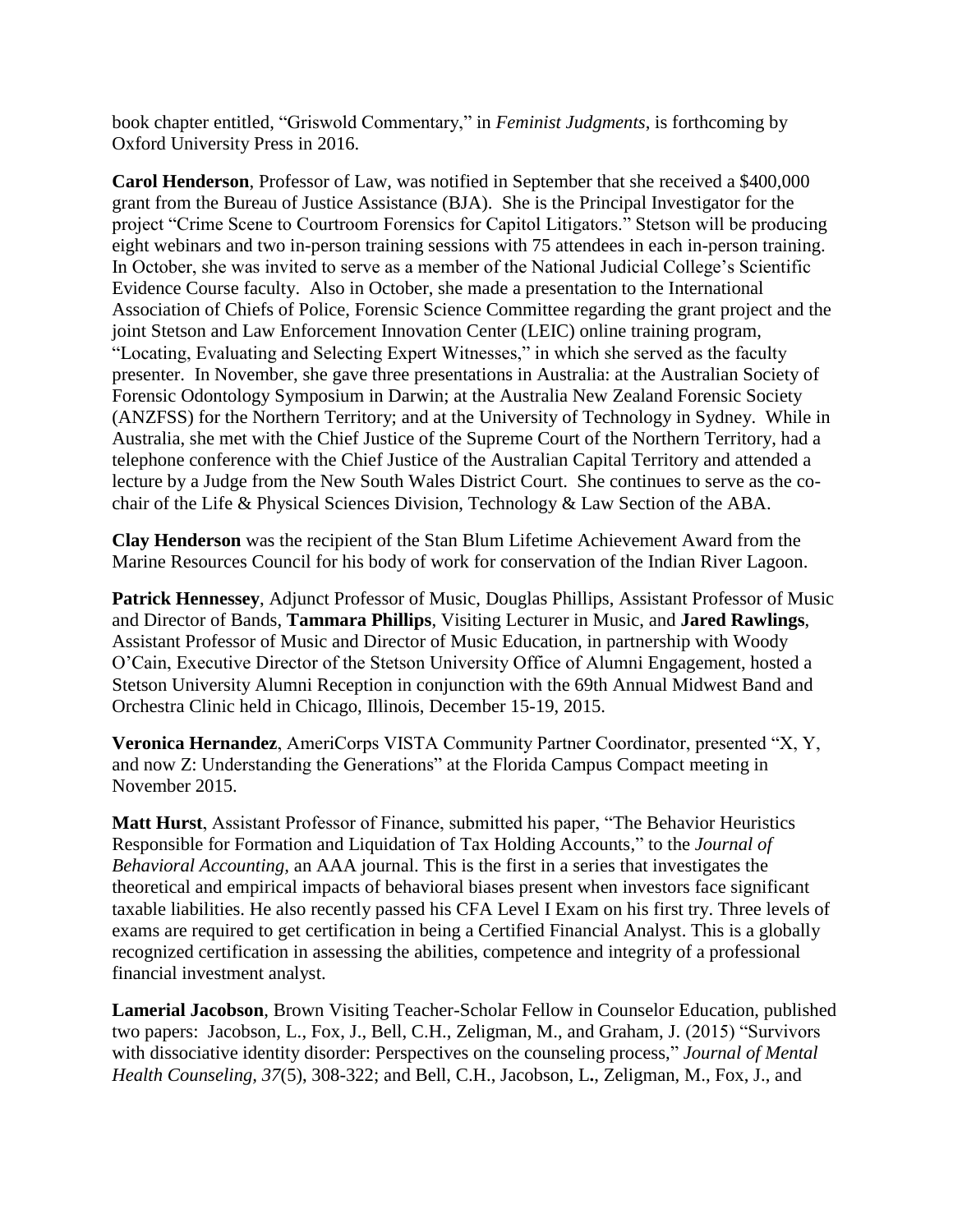Hundley, G. (2015). "The role of religious coping and resiliency in individuals with dissociative identity disorder," *Counseling and Values Journal, 60*(2), 151-163.

**Scott A. Jones**, Associate Professor of Marketing, was quoted in a number of newspapers including the *Washington Post* regarding the legality of daily fantasy sport entities, such as DraftKings and FanDuel. He also chaired an on-going search for a marketing faculty position in analytics. As chair of the department, he also led the hiring of two new adjunct instructors: **Tim Hawes**, most recently the VP of Licensing for the PGA Tour, and **Dan Spellman**, the current Manager of Internet, Consumer and Tour Travel Technologies for AAA.

**Michael King**, Professor of Biology, presented a poster: King, M.S., Linnik, D., Luke, R., Rivera, D.F., Gurjar, P., "Electrical Stimulation of the Anterior but not the Posterior Gustatory Cortex Elicits Taste Reactivity Behaviors in Conscious Rats" at the annual meeting of the Association for Chemoreception Sciences.

**Peter Lake**, Charles A. Dana Chair and Director, Center for Excellence in Higher Education Law and Policy, was quoted extensively in the popular press, including *BuzzFeed*, the *Harvard Crimson*, *Huffington Post*, and *The Chronicle of Higher Education*.

**Eric Kurlander**, Professor of History, published an article, "The Nazi Magicians' Controversy: Enlightenment, 'Border Science,' and Occultism in the Third Reich," in *Central European History* (December 2015). He also presented a paper entitled "The Unholy Reich': Nazi Christianity and 'This-Worldly' Religion" at the 2015 Convention of the German Studies Association in Arlington, VA, October 2015.

**Danielle Linder** presented two posters at the Association for Behavioral and Cognitive Therapies Convention in Chicago, IL, in November: "Gender Differences in Self-Objectification: Lessons Learned through Scale Development" (coauthored with Stacey Tantleff-Dunn from Rollins College) and "Self-Objectification, Body Image, and Disordered Eating among College Students: Is Sports Participation a Buffer?" This is the major conference for clinical psychologists and draws an international audience. Dr. Linder facilitated a session at the National Institute for the Teaching of Psychology entitled "Integrating Undergraduate Research Experiences into Psychology Courses." NITOP was held January 3-6 in St. Petersburg, FL.

**Lance Long**, Professor of Legal Skills, presented a paper titled, "Is There Any Science Behind the Art of Legal Writing?," at the Psychology of Persuasion Conference held at the University of Wyoming on September 19. The paper will be published in the Spring Issue of the *University of Wyoming's Law Review*. On October 2 and 3, he was a debater and a presenter at a two-day conference at St. Petersburg College entitled "Sea Level Rise: What's Our Next Move?" sponsored by The Institute on Science for Global Policy, in partnership with the Institute for Strategic Policy Solutions at St. Petersburg College. He was quoted in the article "Tampa Trio in DUI Setup Casts Light on Legal Discipline" by the *Tampa Bay Tribune* on September 27 about the connection between sloppy writing and attorney discipline: "Stetson Law professor Lance N. Long said his research showed that lawyers who are disciplined are significantly more likely to be sloppy writers in their court briefs than lawyers who are not disciplined. He said this makes sense because lawyers are most often disciplined for careless actions as opposed to criminal wrongdoing." On October 5, he was interviewed live by Sean Kinane on WMNF radio, urging action on sea level rise: [http://www.wmnf.org/sealevel1005/.](http://www.wmnf.org/sealevel1005/)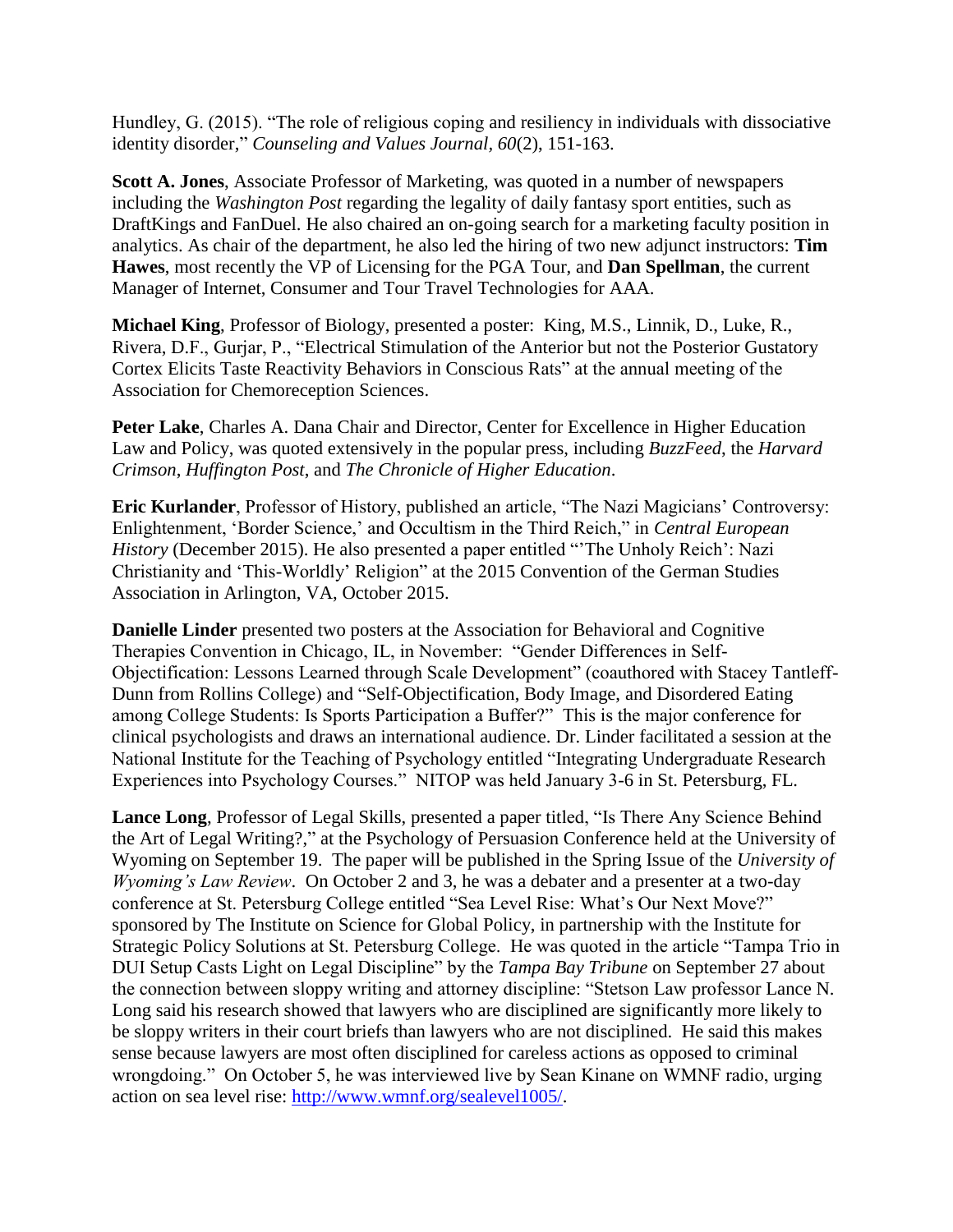**Thomas Masse,** Dean of the School of Music and Professor of Music, was invited by the National Association of School of Music to convene a daylong workshop on Fundraising for Music Executives at the Association's annual conference in St. Louis, MO in November. The event was fully subscribed and leaders from some of the most prestigious institutions in the country participated as panelists. Dean Masse has been asked to repeat the session next year at the national conference in Dallas. Dean Masse and **Noel Painter**, Associate Professor and Associate Dean, have been invited to present at the Academic Chairperson's Conference in Charleston, SC in February. Their presentation, "Working with the Dean," highlights their work at Stetson and draws from their highly effective and successful working relationship despite their very different personalities and style. Dean Masse has been invited to perform and teach clarinet at the Orfeo Festival in Vipiteno, Italy in the summer of 2016.

**Stuart Michelson**, Professor of Finance, published a paper and conference proceedings and attended the following conferences: "The Impact of Different Ages and Race on the Social Security Early Retirement Decision for Married Couples," with Docking and Fortin, *Journal of Economics and Economic Education Research*, Volume 16, Number 1, pages 72 – 88; "The Relationship Between Investor Risk Preferences and Personality Type: MBTI and 5-Factor (abstract)," *Proceedings of the Academy of Financial Services 2015 Annual Meeting* (October) and *Proceedings of the Financial Education Association 2015 Annual Meeting* (September), with Andrew Williams (student); "The Impact of Age Differences and Race on the Social Security Early Retirement Decision for Married Same-Sex Couples (abstract)," *Proceedings of the Academy of Financial Services 2015 Annual Meeting* (October) and *Proceedings of the Financial Education Association 2015 Annual Meeting* (September), with D. Docking, and R. Fortin; and "Innovation, Impact, and Engagement: The New 2013 AACSB Standards," *Proceedings of the Academy of Business Education 2015 Annual Meeting* (September).

**Emily Mieras**, Associate Professor of American Studies and Chair of History, presented a paper at the American Studies Association Annual Meeting in Toronto, Canada, in October, entitled "Marginalized on American 'Main Streets': Locating Misery and Resistance in Discourses of Small-Town Identity." She also presented a paper at the Society for American City and Regional Planning History in Los Angeles, CA, in November, entitled "Making Main Streets: Nostalgia, History, and Institutional Action in the Southeast." Dr. Mieras also served on the program committee for this conference.

**Trista Miller**, Staff Attorney, was recently hired as staff attorney for the Stetson University Veterans Advocacy Clinic. Ms. Miller is an Army veteran and a graduate of the College of Law. She most recently served as the Assistant Director of Clinical Education at the College of Law. Ms. Miller will work with Professor Simcox to handle cases and supervise students in the clinic.

**Erin Moore**, Visiting Assistant Professor of Psychology, had a paper accepted for publication: Berkley-Patton, J., Bowe Thompson, C., Moore, E., Hawes, S., Simon, S., Goggin, K., Martinez, D., and Berman, M. (in Press). "An HIV testing intervention in African American churches: Pilot study findings." *Annals of Behavioral Medicine.*

**Nicole Mottier**, Assistant Professor of History, presented a paper at the American Society of Legal History meeting in Washington, DC, in October, entitled "Monitoring Financial Morality and Development Through Debt in 1920s Mexico." She also published an article "Inventing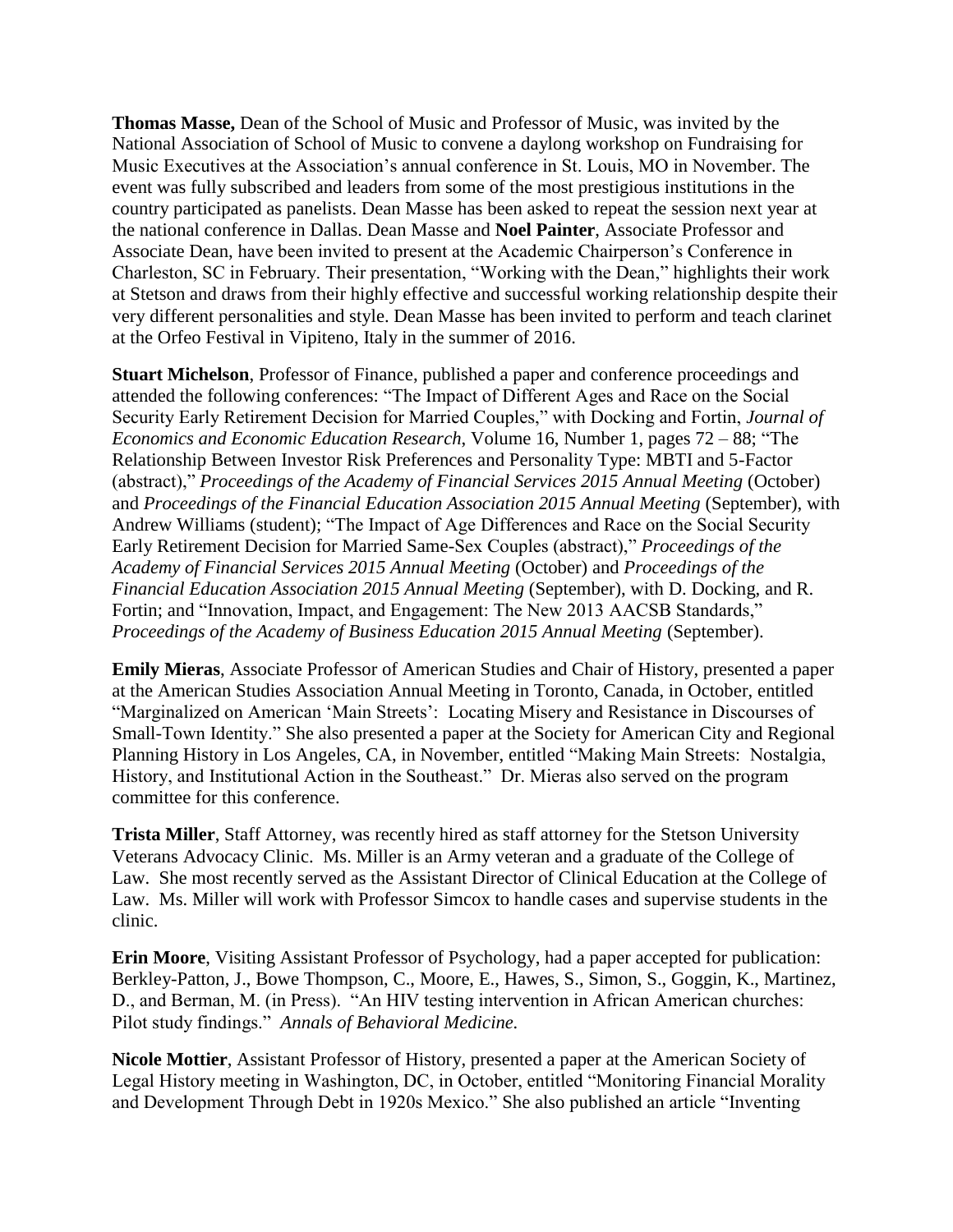Figures and Imagining Shrubs: Bank Bureaucrats' Lack of Field Experience in Mexico, 1930- 1940s" in: Chia Yin Hsu, Thomas M. Luckett and Erika Vause: *The Cultural History of Money and Credit: A Global Perspective*, (Lanham, Maryland: Lexington Books, January 2016).

**Carolyn Mueller**, Professor of Strategic Management and International Business, was very active at the Academy of International Business-SE Annual Conference at Savannah State University in November 2015. Dr. Mueller's involvement included serving as Dean, Annual Meeting of AIB-SE Fellows – Dean of Fellows 2014-15, presenting a paper with Stetson undergraduate international business major, Alexis Laufler, a paper with colleagues, a panel with colleagues, and serving as Co-Track Chair: The World of IB Undergraduate Education.

**Lynn Musco,** Professor of Music, is a partner in TOSCA DUO with Shawn Copeland '99, Assistant Professor of Clarinet and Alexander Technique at the University of Idaho. They toured the Northwest in September, performing and giving master classes at the University of Idaho, Whitman College in Walla Walla, Washington (joining Paul Luongo '06, Assistant Professor of Music History and conductor of Whitman's orchestra), and the University of Montana Clarinet Festival (Missoula, Montana).

**Luz Estella Nagle**, Professor of Law, attended the International Bar Association's annual meeting in Vienna, where she spoke on two panels and participated in meetings as a member of the International Bar Association Human Rights Institute Council and as vice-chair of the IBA President's Special Task Force on Human Trafficking. Her first panel was on "Corporate Responsibility and Human Rights: Contemporary Slavery," and her second panel was on "The Role of Lawyers in Advancing Development and the Rule of Law." She also participated in the IBA Human Rights Institute's Crimes Against Women subcommittee workshop. In early November, she presented at a symposium, "Sex Offenses: Lessons from the Front Lines," at Southwestern Law School in Los Angeles. In mid-November, she was a guest speaker addressing international human trafficking at the St. Louis Chapter of the Committee on Foreign Relations. In late November, Professor Nagle joined a select group of international experts invited to Amman, Jordan to confer with the UN Special Rapporteur on Human Trafficking to assess the impact of armed conflict on making people vulnerable to human trafficking and to make recommendations for UN policy goals going forward.

**Michael D. Oeser**, Visiting Professor of Legal Skills, placed his latest article in the *North Dakota Law Review*, a target journal for articles on American Indian Law. The article is titled, "Avoiding Extinction, Preserving Culture: Sustainable, Sovereignty-Centered Tribal Citizenship Requirements." He presented his article, "The Tribal Equal Access to Voting Act: Opportunity? Pitfall? Both?," to the Eleventh Circuit Legal Scholarship Forum. He also served as a practice judge for one of Stetson mock trial teams, and judged the South Atlantic Tournament of the American Collegiate Moot Court Association, hosted by Stetson last Fall Semester.

**Jason S. Palmer**, Professor of Legal Skills and Coordinator of Legal Research and Writing, is the 2015-2016 co-chair of the Legal Writing Institute One-Day Workshops that hosted legal writing workshops at 12 different law schools across the country. Professor Palmer presented on a panel on "Student Scholarly Writing" at the 2016 Southeast Regional Legal Writing Conference in Miami, Florida. He moderated the panel "What's Next For the LGBT Movement after the Marriage Cases: Defects in Anti-Discrimination Laws and Religious Freedom Challenges" at the Association of American Law Schools 2016 Annual Meeting. He has been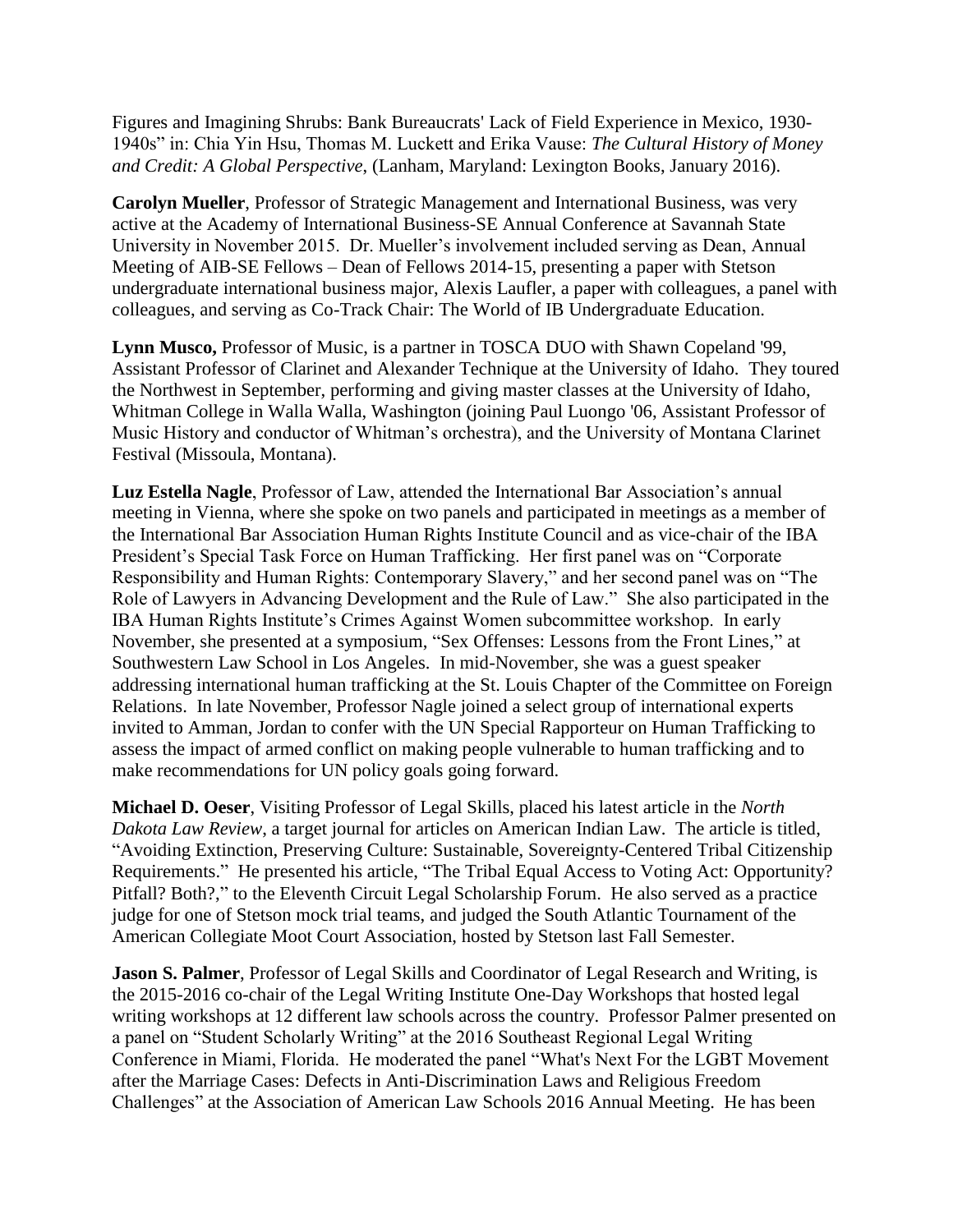appointed the Co-Editor of the American Bar Association's *International Lawyer - Year in Review*, which reports significant development in international law from over 40 committees of the ABA's Section on International Law.

**Lou Paris**, Visiting Lecturer in Management, launched an infomercial nationwide as a way to test an anti-bullying product within the Hispanic market. He was also named one of "40 under 40" according the *Daytona Beach News-Journal*.

**Timothy Peter**, Professor of Music and Director of Choral Activities, directed the Stetson Cabaret Singers, who were featured at the President's Gala in October, where he also served as emcee. He hosted and directed an alumni choir with current members of the Concert Choir during Homecoming 2015. He conducted a state high school honor choir in Charlotte, North Carolina in November and led a reading session at the Florida conference of the American Choral Directors Association in November.

**Jelena Petrovic**, Assistant Professor of Communication and Media Studies, presented "Progress through Submission and State-building: Discourses on Europeanness in News Coverage of Serbia's Integration into EU" as part of a Mass Communication Division competitive papers panel at the 101<sup>st</sup> National Communication Association convention in Las Vegas, NV, November 2015. Additionally, Dr. Petrovic, together with **Paula Hentz**, Director of International Programs, presented "Why are all the International students sitting together in the cafeteria? Teaching about cultural adaptation through community engagement" as part of a Great Ideas for Teaching Students session at the 101<sup>st</sup> National Communication Association convention in Las Vegas, NV, November 2015.

**Douglas Phillips,** Assistant Professor of Music and Director of Bands, and the members of the Stetson University Symphonic Band, and the School of Music hosted the 26th Annual Florida Bandmasters Association Hall of Fame Weekend in November. This weekend of musical celebration included two concerts (Southern Winds and Stetson University Symphonic Band), two post-concert receptions, and luncheon/banquet for the three inductees, their families, friends, and guests. Dr. Phillips also presented a clinic entitled, "Beyond Conducting: A Basic Conducting and Rehearsal Techniques Refresher," during the Florida Music Educators Association Professional Development Conference held in Tampa, January 13-16, 2016. Dr. Phillips serves as the Music Director and Conductor of the Southern Winds and is also a member of the Florida Bandmasters Association Hall of Fame Board of Directors. Additionally, he is active as a guest conductor and clinician, working with Cypress Bay High School's three bands for a two-day workshop in Weston in October, and in January of this year for the 2016 Flagler All County High School Band held at Flagler Palm Coast High School and for the 2016 Hernando All County High School Band held at Hernando High School in Brooksville.

**Ann Piccard**, Professor of Legal Skills, presented a lecture to accompany the Jewish Law Students Association's opening of the ABA historical exhibit on Lawyers of the Third Reich in November 2015. Her lecture focused on Hitler's strategic dismemberment of the German legal system as a key component in his plan to make the Holocaust possible. The exhibit itself remained in Stetson's law library for two months before resuming its journey around the world. The opening lecture and reception were well-attended by members of the Stetson community as well as many members of the general public. Her article entitled, "Justiciability of All Human Rights: Scottish Independence as Redress for British Human Rights Abuses*,"* is forthcoming in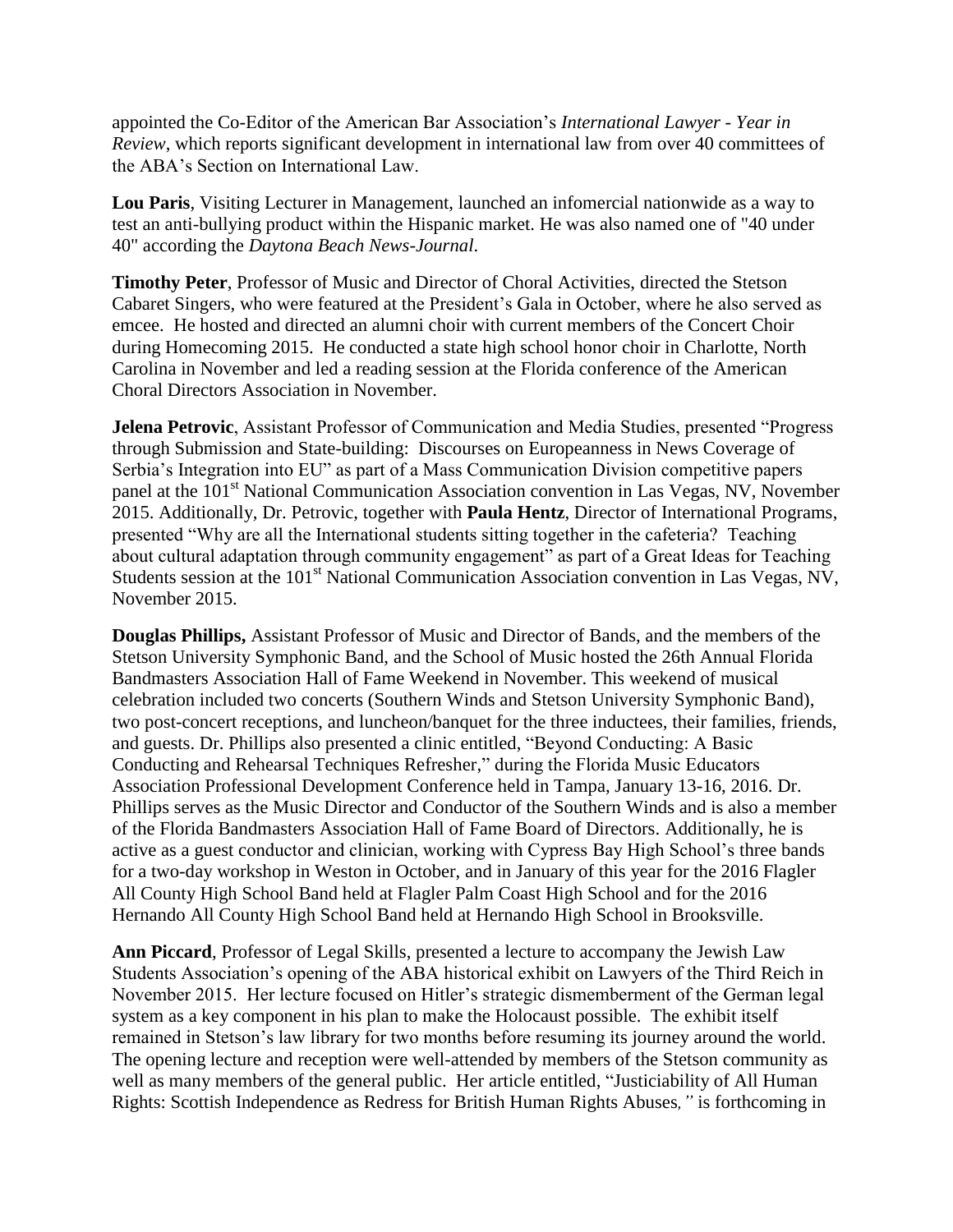27 *Florida Journal of International Law* 333 (2015). Also, West Academic Publishing accepted her manuscript for the textbook, *Legal Writing Without Borders*, written last summer under contract and expected to be published this Spring. She continues to serve as an officer on the Board of Directors of the Florida Holocaust Museum.

**Ellen S. Podgor**, Gary R. Trombley Family White-Collar Crime Research Professor and Professor of Law, published *Peeling the Orange: White Collar Trial Problem* (Carolina Academic Press 2015) (co-authored with Lucian Dervan). She spoke to judges about "Overcriminalization," at George Mason's Judicial Symposium on Using the Law and Economics to Reform the System of Criminal Justice: Theory, Empirical Evidence, and Some Applications. She also was a panelist at the International Society for the Reform of Criminal Law (ISRCL) in Scotland on "The Prosecution & Defense of Business Cybercrimes in the United States." In January 2016, she spoke on the AALS President's Program: "Preparing Professionals: Higher Education's Responses to the Demands of a Global Marketplace." She also was recently appointed to serve on the Association of American Law Schools (AALS) Membership Review Committee.

**Elisabeth Poeter**, Associate Professor of World Languages and Cultures, contributed an article to *Contemporary Approaches to World Languages and Cultures. Selected Proceedings of the 21st Southeast Conference on Foreign Languages, Literatures, and Film* (Boca Raton: Brown Walker Press, 2015). Her article is entitled "Who are the Germans? Teaching Inclusiveness in Modern German Culture" (pp. 47-58).

**Hari Pulapaka**, Associate Professor of Mathematics, has had his research and associated paper entitled "A Traceability Index for Food" accepted for presentation at the 18<sup>th</sup> International Conference on Global Food Security this March in Miami. This research will also be published in the peer-reviewed conference proceedings in a special issue of the journal *Advances in Global Food Security*.

**Theresa J. Pulley Radwan**, Professor of Law, is a member of the Advisory Board for the *ABI Law Review* and for the 40th Annual Alexander L. Paskay Memorial Bankruptcy Seminar.

**Michele Randall**, Visiting Assistant Professor of English, published her poem "Nightwatch Alyssum," in *The Potomac Review* and presented "Talkin' 'Bout My Generation: Generating New Work through Unexpected Prompts," at the Other Words Conference in St. Augustine, FL, in November.

**Madhu Rao**, Professor of Decision Information Sciences, **Betty Thorne**, Professor of Decision Information Sciences, and **Joseph Woodside**, Assistant Professor of Decision Information Sciences, presented a Decision and Information Sciences update in December, 2015, to Sheri McQuarrie, Vice President of Client Services at Surgical Momentum, Stetson Alumna.

**Jared Rawlings,** Assistant Professor of Music and Director of Music Education**,** recently published with C.M. Conway and S. Hibbard, "The potential use of micropolitics in examining personal and professional experiences of music teachers" in the *Journal of Music Teacher Education, 25*(1). In September he presented "Bullying in the Music Classroom: What Music Teacher Educators Need to Know" at the 2015 Symposium on Music Teacher Education in Greensboro, NC. Dr. Rawlings has been invited to present "Conducting structural equation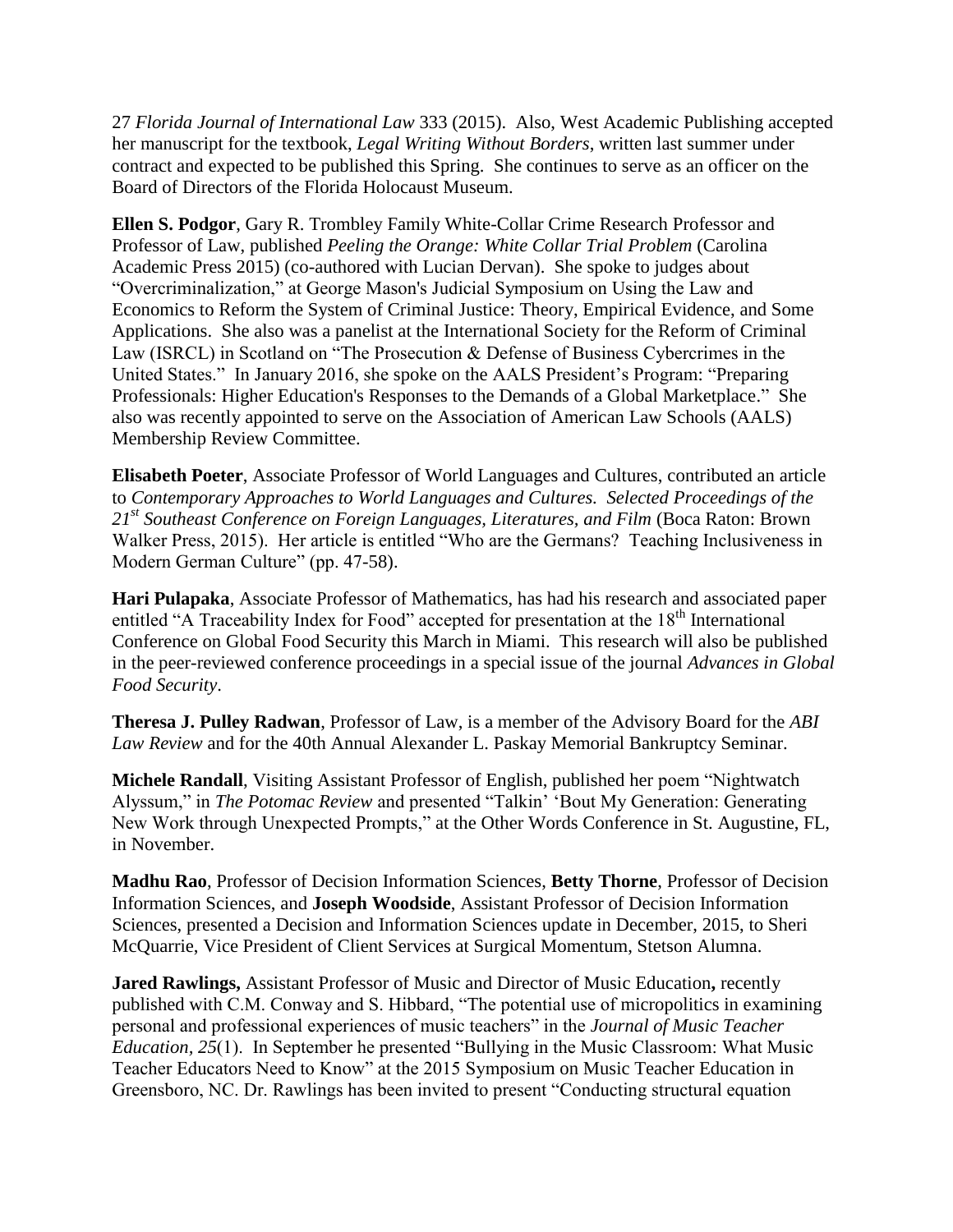modeling analyses in music education research," a poster presentation as well as "The contagion of cruelty: What music teachers need to know about bullying" for the Florida Music Education Association (FMEA) in Tampa in January.

**Michael Rickman,** Professor of Music**,** performed at the University of Kiel in Travemunde, Germany on November 7. As Artistic Director of the Great Pianists at Stetson series, he coordinated and hosted next two concerts in November: Jane Solose and Natsuki Fukasawa, both Steinway Artists.

**Matt Roberts**, Associate Professor of Digital Arts, and **Terri Witek**, Professor of English and Director of the Sullivan Creative Writing Program, presented *Dream Garden* at the Art in Odd Places event in downtown Orlando, FL, in September.

**Brandon Robinson**, College of Law alum, joined the Stetson University Center for Excellence in Elder Law as its grant-funded consumer protection fellow. Since joining the Center in September, Brandon has made a number of presentations to community groups and prepared publications focusing on frauds committed against the elderly, particularly elderly veterans.

**Susan D. Rozelle**, Associate Dean for Faculty and Professor of Law, led the inaugural programming of the new AALS Section for Associate Deans in New York in January. She wrote the Op-Ed, "Loading the Dice for Death," *Washington Monthly* (Nov. 2, 2015), and was interviewed on NPR and Bay News 9 regarding the U.S. Supreme Court case that found Florida's death penalty system unconstitutional.

**Lynn Schoenberg**, Dean of Students, represented Stetson in numerous ways at the NASPA-Florida (Student Affairs Professionals in Higher Education) Conference. Lynn presented a session titled "What every passionate student affairs practitioner needs to know about collegiate mental health.... in 50 minutes." She was selected to serve as Case Study Competition Judge for the Annual Case Study Competition.

**Tara Schuwerk**, Assistant Professor of Communication and Media Studies, presented on the panel "*Teaching Media Quarterly*: Cultivating dynamic pedagogy through open access lesson plan publishing<sup>*n*</sup> at the 101<sup>st</sup> National Communication Association convention in Las Vegas, NV, November 2015.

**Leander Seah**, Assistant Professor of History, published an invited book review of *Chop Suey, USA: The Story of Chinese Food in America*, by Yong Chen, in the *Journal of Chinese Overseas* 11, no. 2 (2015): 231-234. He also presented a paper, "Reconsidering Chinese Nationalism in Republican China: Jinan University, Chinese Migrants, and Southeast Asia, 1911-1941," at the 130<sup>th</sup> Annual Meeting of the American Historical Association in Atlanta, GA, in January, and presented a paper, "Studying Southeast Asia in Republican China: National Jinan University and the Development of Nanyang Studies, 1927-1941," at the 40th Annual Meeting of the Social Science History Association in Baltimore, MD, in November.

**Stacey-Rae Simcox**, Associate Professor of Legal Skills and Director, Veterans Advocacy Clinic, was invited to speak at the Association of American Law School's Disability Law Section panel, "Wounded Warriors," in January in New York City. She was invited to become a member of the planning committee for the American Bar Association's Military and Veteran Summit, and she was appointed to Congressman David Jolly's Veteran Advisory Council. She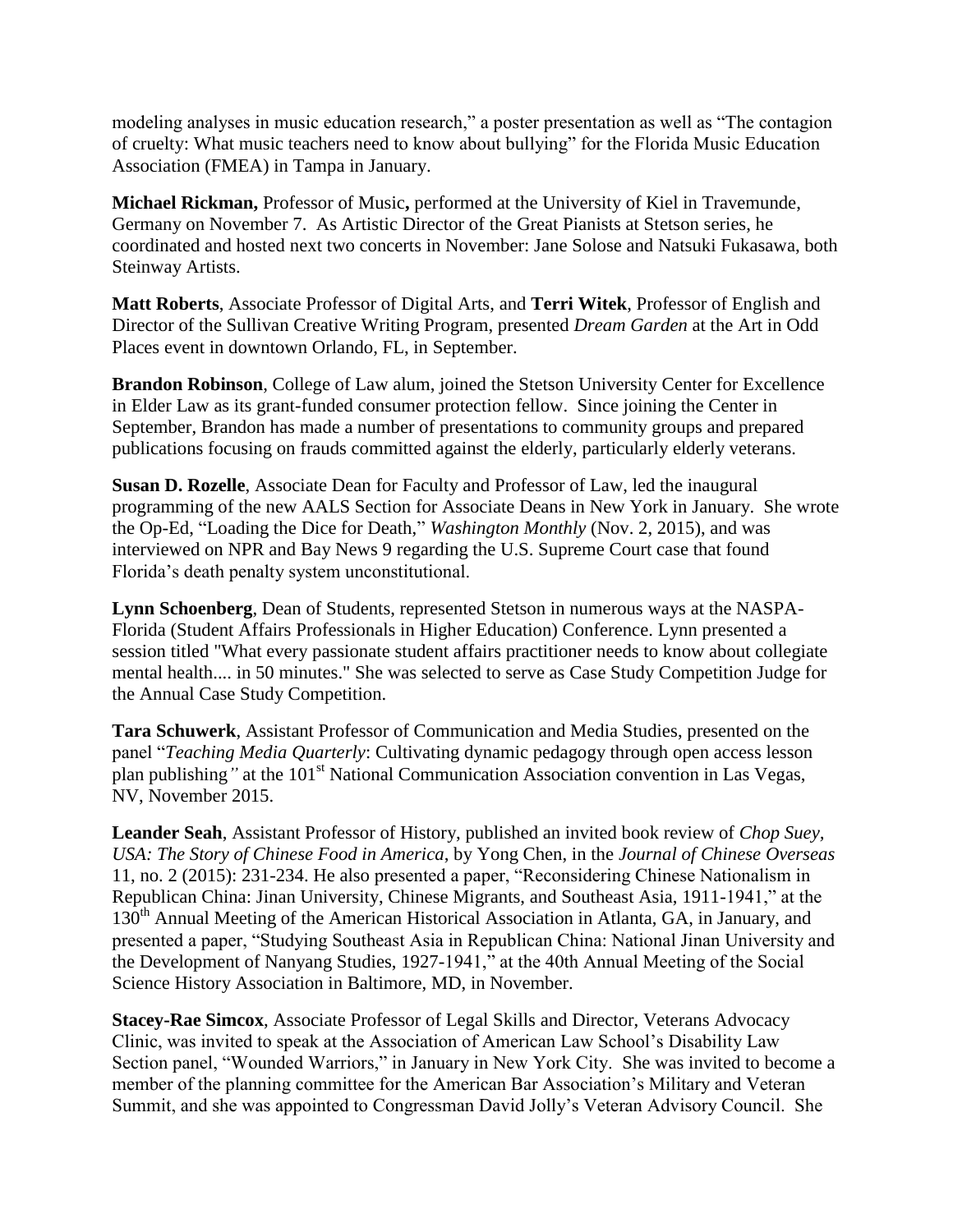moderated a panel on "Advanced Clinical Practices" at the Second Annual National Conference on Law Clinics Serving Veterans in Washington, DC, and served on two subcommittees of the National Veterans Legal Clinic Consortium. She presented a continuing legal education course for the American Bar Association on veterans' pensions, and testified at an Administrative Separation Board hearing for the US Navy. She served as the Reporter for the Uniform Law Commission's Committee on the Veterans Courts Act, and had two articles accepted for publication: "Thirty Years After Walters The Mission is Clear, the Execution is Muddled: A Fresh Look at the Supreme Court's Decision to Deny Veterans the Due Process Right to Hire Attorneys in the VA Benefits Process," to be published in the *University of Cincinnati Law Review*; and "Understanding TBI in our Nation's Military and Veterans: Its Occurrence, Identification and Treatment, and Legal Ramifications," to be published in the *University of Missouri - Kansas City Law Review*, co-authored with Dr. Michelle Mattingly and Dr. Isia Marrero as part of the partnership between the University of South Florida Morsani College of Medicine and the College of Law's Veterans Advocacy Clinic.

**Alicia Slater**, Professor of Biology, became an Associate Editor of the journal *Freshwater Science*. She also submitted the annual report on her springsnail research to the Florida Fish and Wildlife Conservation Commission.

**Ram Subramanian,** Professor of Leadership, presented the case, "First Solar, Inc., in 2014: The Module Recycling Opportunity," at the annual meeting of the North American Case Research Association (NACRA) in October 2015.

**JR Swanegan**, Director of International Programs, will serve as the Communications Chair for the International Legal Exchange Section of AALS next year.

**Page Thanasiu** co-presented an educational session at the Association for Play Therapy International Conference in Atlanta, GA, in October: *Diversity Sensitive Play Therapy Techniques for Use with Grieving Children*.

**Kathy Thomas**, Adjunct Professor of Music (horn), hosted the third annual Stetson Horn Day on January 31<sup>st</sup> with special guest Richard Sparrow. The day will provide a clinic for middle and high school students to prep them for solo and ensembles, and they will join Stetson students to form a horn choir.

**Ciara Torres-Spelliscy**, Associate Professor of Law, addressed the Mexican Electoral Tribunal in Mexico City on October 16-17, 2015 at the invitation of the University of Texas at Austin and the Mexican government. She spoke about the unraveling of Watergate-era, money-in-politics reforms, and about enforcement of campaign finance laws in New York City, New York State, and American federal elections. She had a piece recognized on Larry Solum's blog: [http://lsolum.typepad.com/legaltheory/2015/09/torres-spelliscy-on-corporate-political-spending](http://lsolum.typepad.com/legaltheory/2015/09/torres-spelliscy-on-corporate-political-spending-divestiture.html)[divestiture.html,](http://lsolum.typepad.com/legaltheory/2015/09/torres-spelliscy-on-corporate-political-spending-divestiture.html) and she recently presented her forthcoming paper, *Shooting Your Brand in the Foot: What* Citizens United *Invites,* at the Robert Zicklin Center for Corporate Integrity at Zicklin School of Business, CUNY Baruch College.

**Rebecca Trammell**, Dolly & Homer Hand Library Director and Professor of Law, is a member of the Working Group on Distance Learning in Legal Education. The Group has just completed the publication, *Distance Learning in Legal Education: Design, Delivery and Recommended*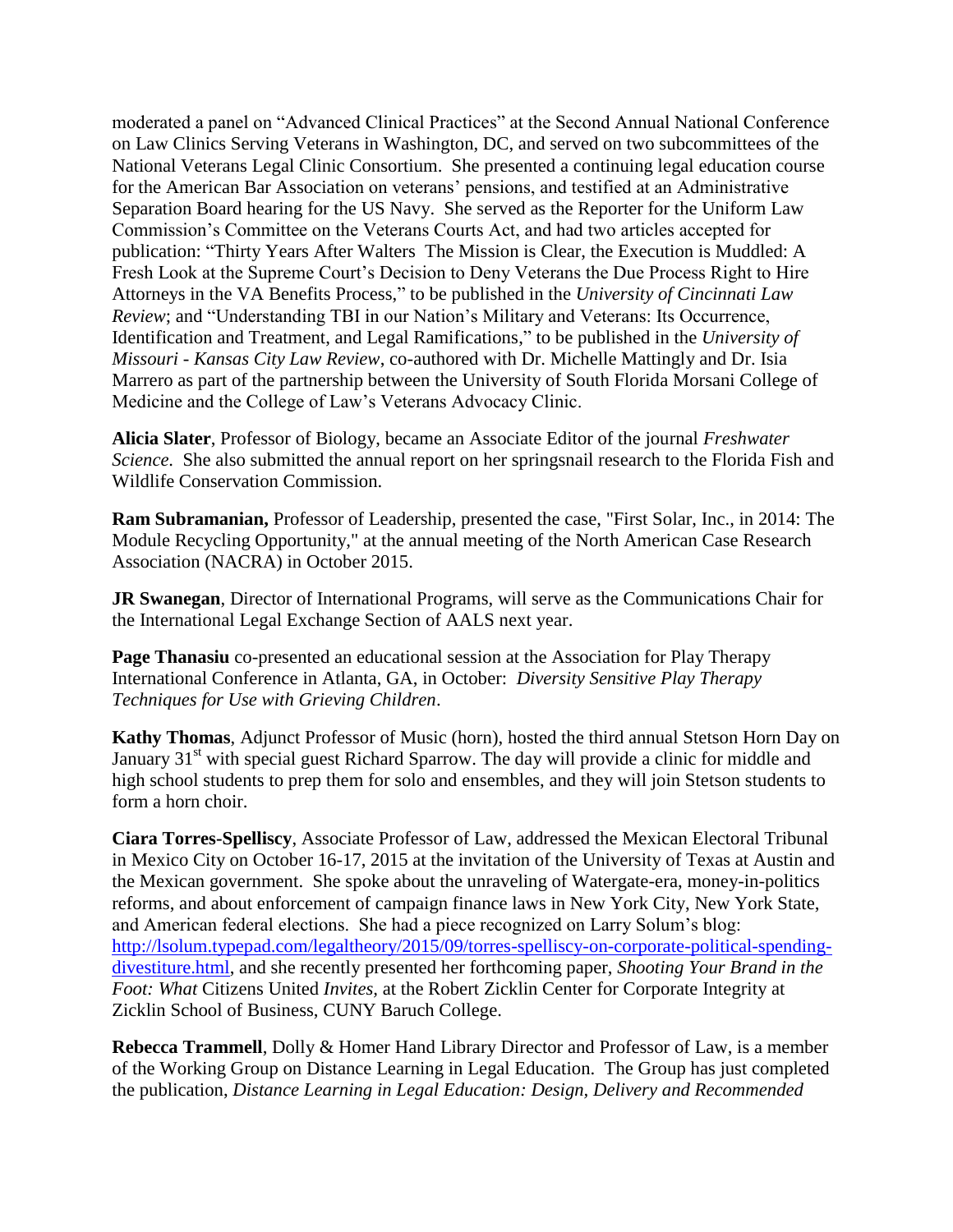*Practices*. The title includes her in the list of authors, and Stetson College of Law is also recognized as one of the supporting institutions.

**Lou Virelli**, Professor of Law, co-authored a book, Administrative Law: Cases and Materials, Seventh Edition (William Jordan, Richard Murphy & Louis J. Virelli III, eds., Lexis/Nexis) (2015). He was a commenter at the AALS New Voices in Administrative Law Program in New York (January 2015), is Chair of the SEALS Works-in-Progress Committee (inaugural committee), and an Executive Committee Member of both the AALS Administrative Law Section and the AALS Constitutional Law Section.

**Jean Wald**, Research Librarian and Assistant Professor, presented a conference poster session and a live conference webcast, "Pianists Speak! Musicians in Conversation with Robert Dumm, 1959-2008," in November at the College Music Society/Association for Technology in Music Instruction annual meeting in Indianapolis. **Wald** also wrote a book review of *Marion and Emilie Frances Bauer: From the Wild West to American Musical Modernism* in *IAWM Journal: International Alliance for Women in Music*, published in December.

**Jamison Walker,** Assistant Professor of Music**,** sang three concerts with the Army Material Command Band, sang two concerts with the West Point Army Band, was awarded his Doctorate from Florida State University, and published his dissertation "The Spectral Analysis of the Heldentenor."

**Rebecca Watts**, Associate Professor and Chair of Communication and Media Studies, with assistance from Political Science alumna Candace Lankford and the Tiger Bay Club of Daytona Beach, hosted CNN producer and journalist Alexis Kenan Weed for a guest lecture on November 12. Ms. Weed presented on the differences between live and edited television news, drawing from specific examples of her current work producing for *CNN Newsroom with Carol Costello*. After the public lecture, she spent substantial time talking one-on-one with students who intend careers in media.

**Jessica West,** Assistant Professor of Finance, has a paper entitled, "In Search of Cash Flow Pricing," by Fabozzi, F. J., Chen, K., Ma, C., West, J., accepted for publication in the *Journal of Financial Research*, Lubbock Texas, United States.

**Matt Wilson**, Associate Professor of Sport Business, had the following research publications and article submissions: Wilson, M. J., Hawkins, B., & Joyner, A. B. "An investigation of optimism in NCAA men's division I intercollegiate golf," *Journal of Sport Behavior 38 (1)*; Wilson, M. J., Burke, K. L. & Woodside, J. (2015). "NCAA Division I football coaching contracts: A comparative analysis of incentives for athletic and academic team performance from 2006, 2009, and 2011" (Submitted September, 2015); and Lee, J. W., Wilson, M. J., & Gregg, E. A. (2015). "University Branding: Exploring institutional enhancement, visual identity, and the role of football as a catalyst for success" (Submitted September, 2015). Dr. Wilson has made several media contributions; for example, in January 2015, he was interview by Maddy Berner, reporter for *The Chronicle of Higher Education*, regarding the role of academic incentives in college coaching contracts.

**Kevin Winchell**, Associate Director of Community Engagement, received the 2015 Community Engagement Educator Award from Florida Campus Compact, which recognizes and honors